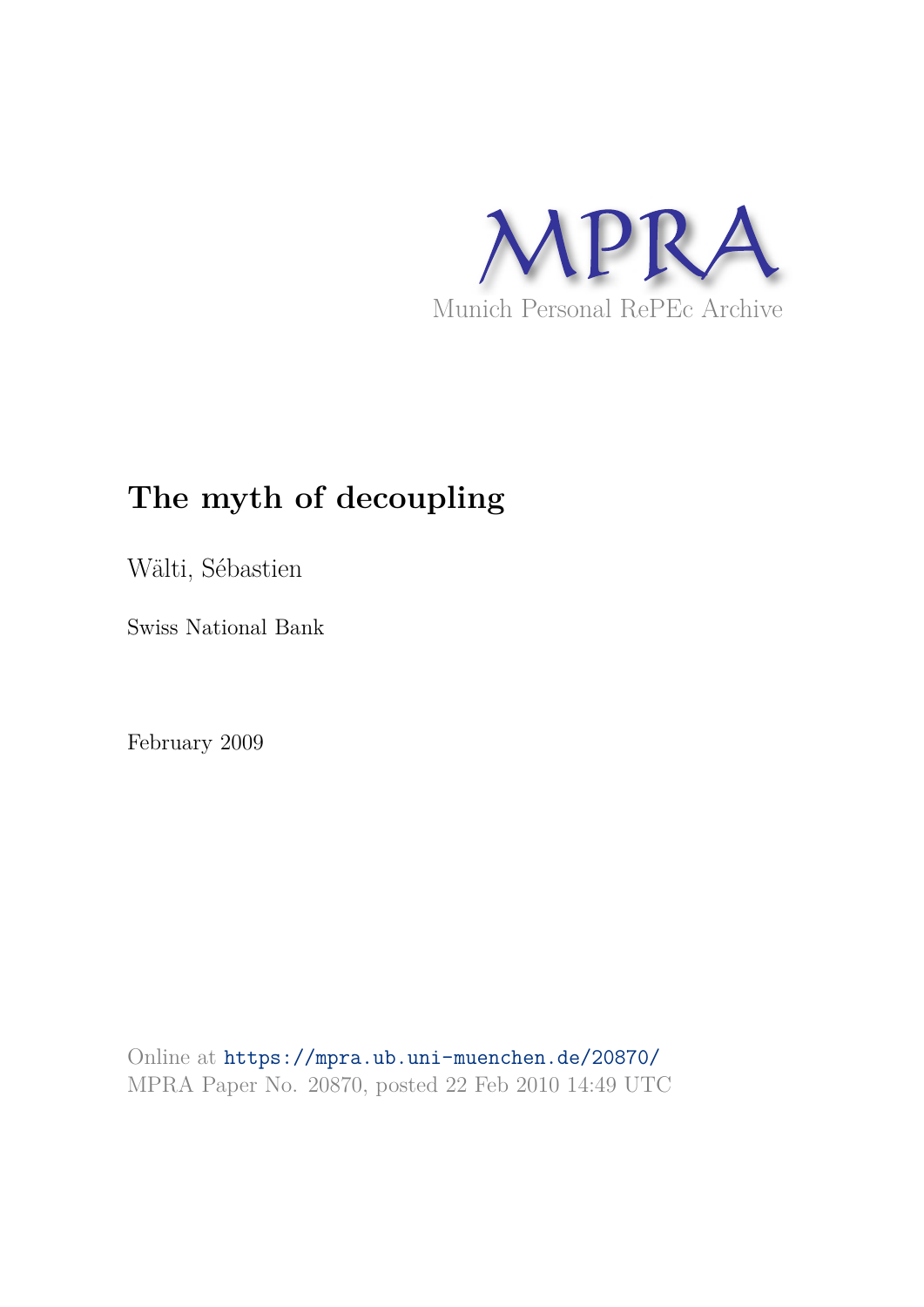# The myth of decoupling<sup>\*</sup>

Sébastien Wälti Swiss National Bank

February 2009

#### Abstract

This paper casts light on the ongoing debate about whether emerging markets have decoupled from advanced economies. The proponents of the decoupling hypothesis argue that emerging markets have made significant progress in reducing external vulnerabilities, strengthening domestic policy frameworks, and achieving stronger domestic demand growth, thereby leading to lower business cycle comovements with advanced economies. This view runs against extensive empirical evidence showing that globalization, namely rising trade and financial integration, raises business cycle synchronisation. We find that decoupling is a myth: business cycle synchronicity between emerging markets and advanced economies has generally not declined in recent years.

JEL Classification: E32, F15, F36, F41, O47.

Keywords: Business cycle; synchronisation; globalization; decoupling; emerging markets.

<sup>∗</sup>Swiss National Bank, B¨orsenstrasse 15, 8022 Z¨urich, Switzerland. Email: sebastien.waelti@snb.ch. Phone: +41 44 6313943. I am grateful to Ibrahim Chowdhury and Susanne Bonomo for useful comments. The views expressed in this paper are those of the author and do not necessarily represent those of the Swiss National Bank.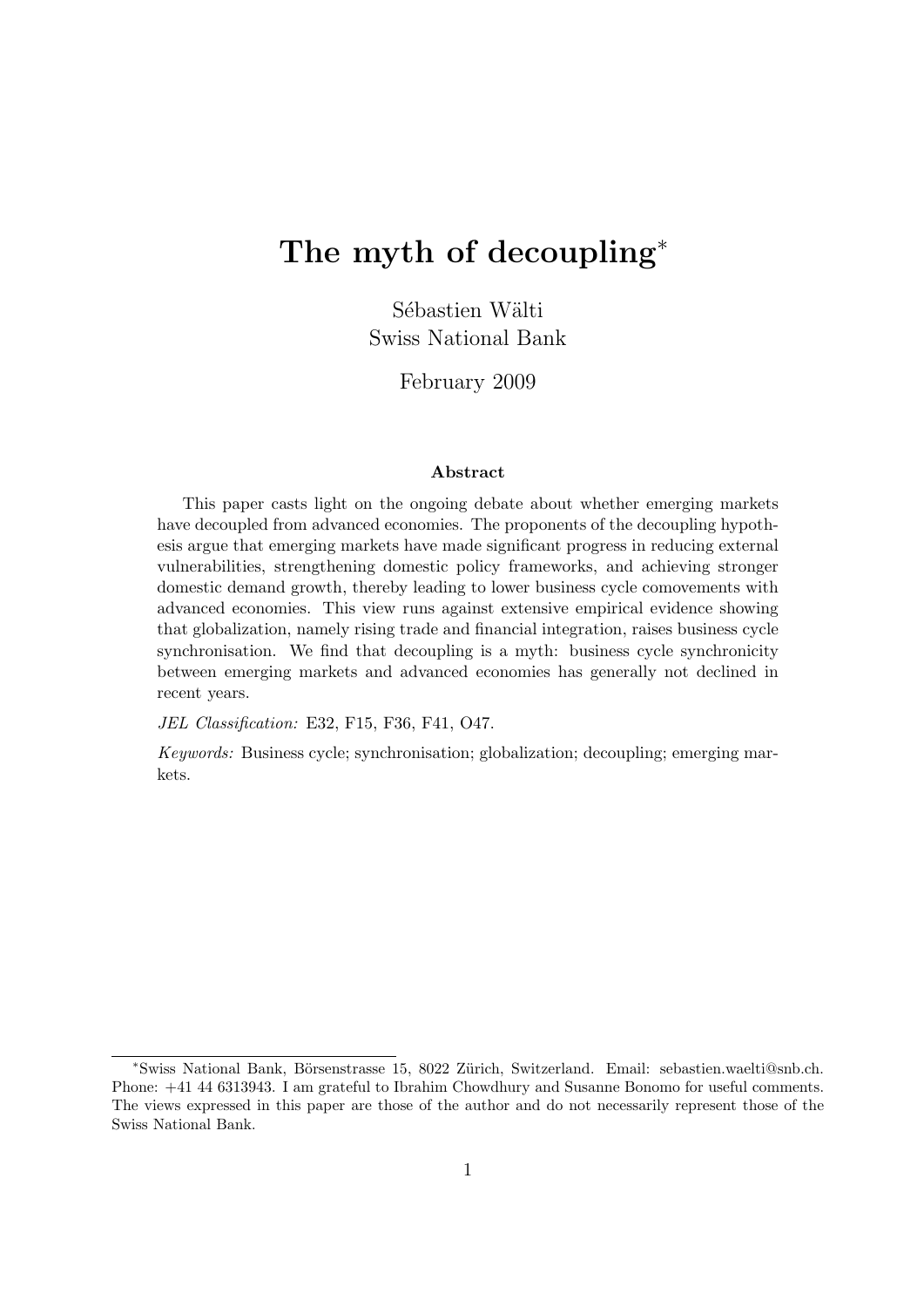## 1 Introduction

As the old adage goes, "when the United States sneeze, the rest of the world catches a cold". Is this still true? There has been an ongoing debate about whether emerging market economies have decoupled from advanced economies, in the sense that in recent years, the business cycle of emerging markets has become more (or fully) independent from the business cycle of advanced economies. The proponents of the decoupling view argue that emerging markets have made significant progress in reducing external vulnerabilities, strengthening domestic policy frameworks, and achieving stronger domestic demand growth, thereby leading to lower business cycle comovements with advanced economies. This view runs against the idea that globalisation enhances trade linkages and international financial integration, allowing for a stronger transmission of country-specific shocks across countries and hence, stronger business cycle comovements. The decoupling view is difficult to reconcile with the significant empirical evidence supporting the hypothesis that trade and financial integration lead to greater business cycle synchronisation.

Much of the current debate about the decoupling hypothesis relies on arguments. In contrast, this paper provides detailed empirical evidence on the degree of business cycle synchronicity between emerging market economies and four aggregate groups, respectively all advanced economies, the G7 club, the United States and the European Union. Business cycles are defined as output gaps, instead of growth rates as in some previous studies. Given the methodological shortcomings of correlation coefficients as a measure of business cycle synchronisation, we use instead the synchronicity measure proposed by Mink et al. (2007). We find that decoupling is largely a myth. Business cycle synchronicity has generally not declined in recent years and thus, emerging markets have not decoupled from advanced economies.

The remainder of this paper is organised as follows. Section 2 reviews the literature dealing with the links between globalization, economic integration and business cycles. Much of the discussion aims at motivating the methodology used in this paper, which allows for a precise definition and proper measurement of business cycle synchronicity. The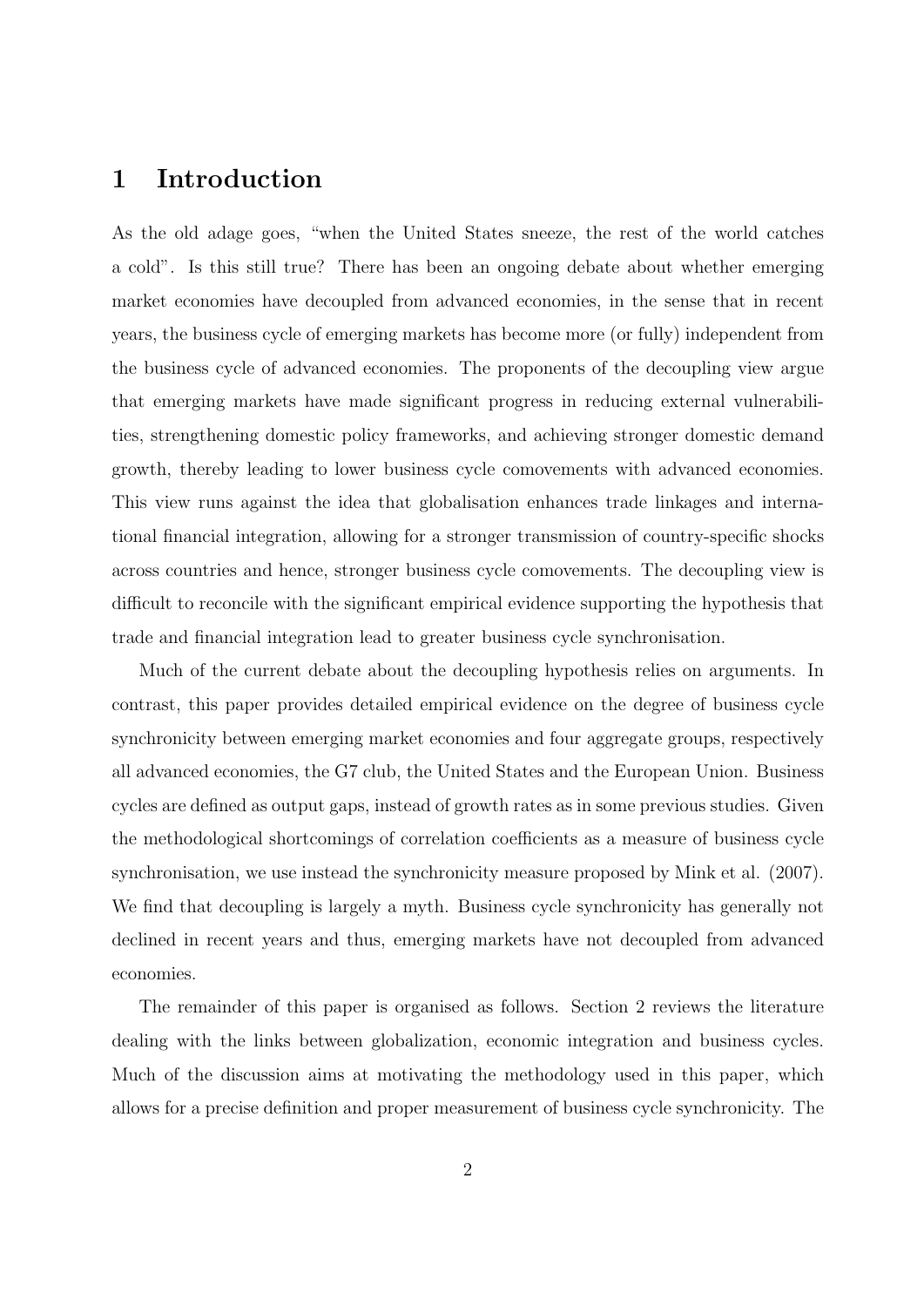empirical approach is presented in section 3, while section 4 describes the data. Section 5 presents our results and section 6 concludes.

## 2 Review of the literature

Business cycle synchronisation arises from two types of shocks. On the one hand, common external shocks affect many countries simultaneously, though not necessarily to the same extent, e.g. oil price shocks. On the other hand, country-specific shocks are transmitted to other countries through trade and financial linkages. The literature on business cycle synchronisation focuses on the effects of both types of shocks and asks two main questions<sup>1</sup>. First, have business cycles become more similar across countries over time? Second, what are the determinants of the degree of business cycle synchronisation?

### 2.1 Assessing the degree of business cycle synchronisation

Synchronisation has been measured using different variables and methodologies, and various definitions of synchronisation have been proposed. The analysis always starts with the selection of a macroeconomic variable which can be used to produce a measure of the business cycle. Studies have used either monthly industrial production or quarterly or annual gross domestic product (GDP). Industrial production is available at a relatively high frequency, which is useful to compute various measures of synchronisation such as correlation coefficients. However, it is far from representing the whole economy, given the significant decline in the share of manufacturing in the economy. Consequently, it is usually agreed that gross domestic product is a more adequate variable. Quarterly GDP is typically thought of as being more appropriate to identify the business cycle. However, it is not available for a large number of countries, in particular emerging market economies, and for long time spans. Since we focus on a relatively large sample of emerging markets and advanced economies over a long period of time, we will therefore focus on annual GDP in our study.

<sup>1</sup>See de Haan et al. (2008) for a survey of the literature, with particular reference to the euro area.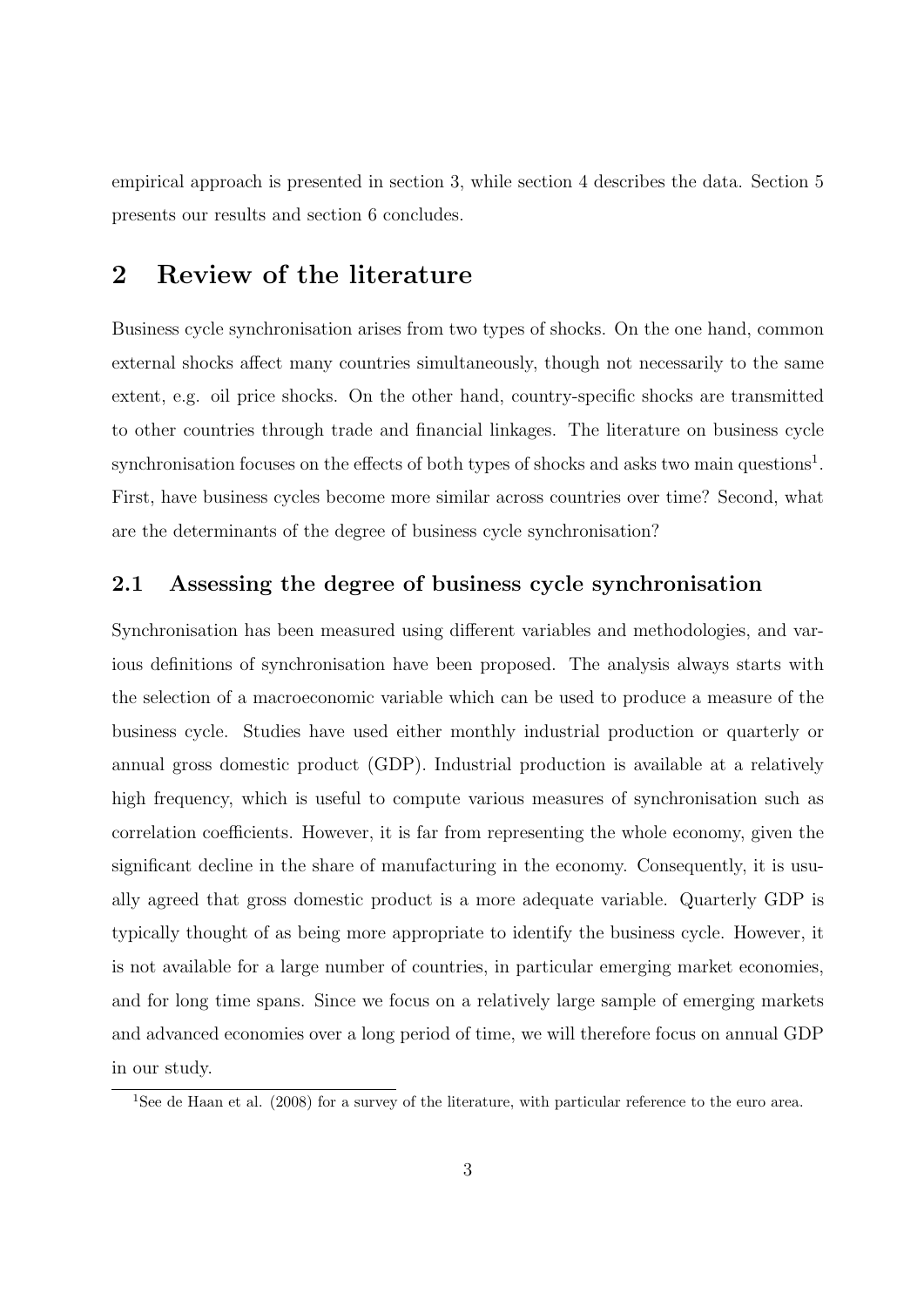The usual approach to assessing the degree of business cycle synchronisation is to compute a correlation coefficient between the business cycle of an individual country or a group of countries, and the business cycle of another country or group of countries. The evolution of synchronisation over time can be studied by computing such correlation coefficients over different sub-samples of the data, or using rolling correlation coefficients<sup>2</sup>. Even though correlation coefficients have been widely used and remain easy to interpret, they suffer from several problems. The choice of sub-sample remains largely arbitrary and different sub-samples of the same data can yield different conclusions. For example, Artis and Zhang (1997, 1999) have concluded that participation in the Exchange Rate Mechanism of mutually fixed exchange rates raised business cycle synchronisation, while Inklaar and de Haan (2001) reached the opposite conclusion using the same dataset but splitting the sample in different sub-periods of time. Rolling correlation coefficients avoid the need for defining arbitrary sub-periods. Still, one must define a moving window over which correlations are calculated, and decide around which year this window is centered. Last but not least, overlapping windows lead to serial correlation by construction.

Correlation coefficients also face one important conceptual difficulty in that they mix two characteristics of the business cycle: synchronicity and amplitude. As noted by Mink et al. (2007), we think intuitively about synchronisation as occurring when two countries are in the same phase of the business cycle, whether an expansion or a slowdown/recession. The correlation coefficient contains more information than that. It will change when the amplitude of business cycles changes, even though synchronicity remains unchanged. We know that many countries have experienced a decrease in the volatility of their business cycles over the last twenty years (McConnell and Perez-Quiros, 2000; Dalsgaard et al., 2002), a phenomenon referred to as the Great Moderation. As a result, it is difficult to interpret changes in correlation coefficients purely as changes in the degree of synchronisation when volatility changes (Doyle and Faust, 2002; Forbes and Rigobon, 2002).

<sup>&</sup>lt;sup>2</sup>An increase in the correlation coefficient over time is very often interpreted as evidence of higher business cycle synchronisation. Surprisingly, however, very few studies actually test whether this increase is statistically significant. Doyle and Faust (2005) develop an appropriate test and conclude that there is very little evidence that correlations have increased significantly, in a statistical sense, over time.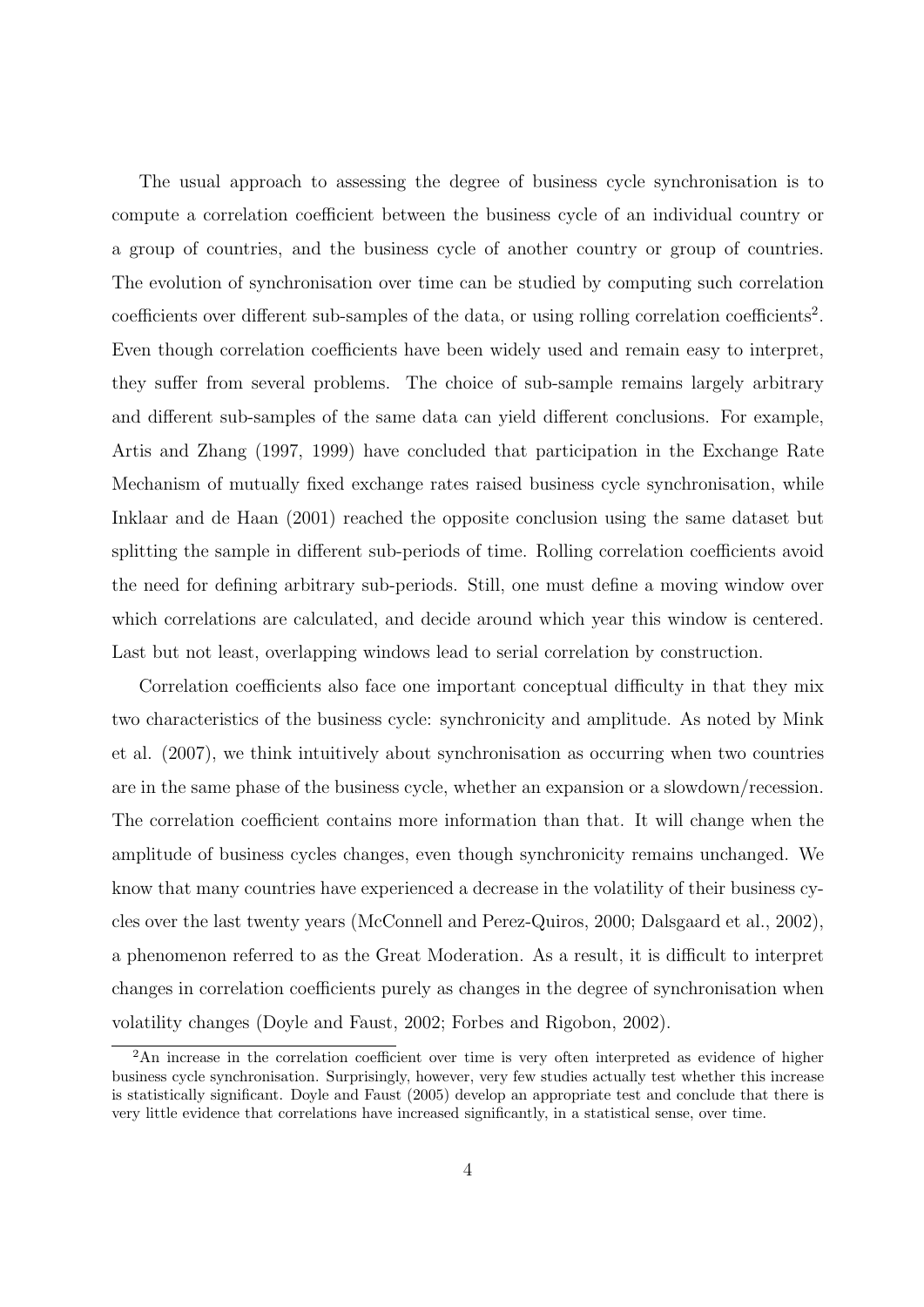Beyond simple correlation coefficients, one approach which is gaining importance is factor models. Kose et al. (2008) have used this approach to cast light on the decoupling debate. The idea is to decompose the rate of growth of real GDP into three factors: a global factor common to all countries, a factor common to different types of economies, and a country-specific factor<sup>3</sup>. There are three types of economies: advanced, emerging market, and developing economies. The evolution of business cycle similarities is assessed by estimating the factor model over different time periods. Kose et al. (2008) split their sample in two sub-samples, the pre-globalization period 1960-1984 and the post-globalization period 1985-2005. They find that national business cycles have not generally become more synchronized during the post-globalization period. Moreover, during this same period, the share of the variation in growth rates explained by the common factor has decreased, whereas the share explained by the economy-type factor has increased for both advanced and emerging market economies. Hence, it appears that there has been some decoupling between advanced economies and emerging markets, but stronger convergence in growth rates within types of economies. Hence, Kose et al. (2008) provide nuanced support for the decoupling hypothesis.

There is one major problem with this interpretation and it comes from the definition of the business cycle. Typically, the business cycle is obtained by filtering out the timevarying trend from macroeconomic time series on output. Looking at both the original series and the computed time trend, we can identify time periods during which output is above or below trend. Dividing this difference by trend GDP yields the output gap. In contrast, Kose et al. (2008) make use of output growth rates and call these business cycle fluctuations. We argue that defining the business cycle as output growth rates and choosing the mid-1980s as the cutting point to split the sample in two time periods could very likely produce the kind of results that they have obtained.

Why? Starting in the early 1990s, many emerging markets have experienced a take-off

<sup>&</sup>lt;sup>3</sup>Kose et al. (2008) employ a more sophisticated model by considering not only output but also investment and consumption. It is possible to extract variation from the data which is not only common to all countries, but also common to all countries and all variables. For the sake of the exposition, we focus solely on output.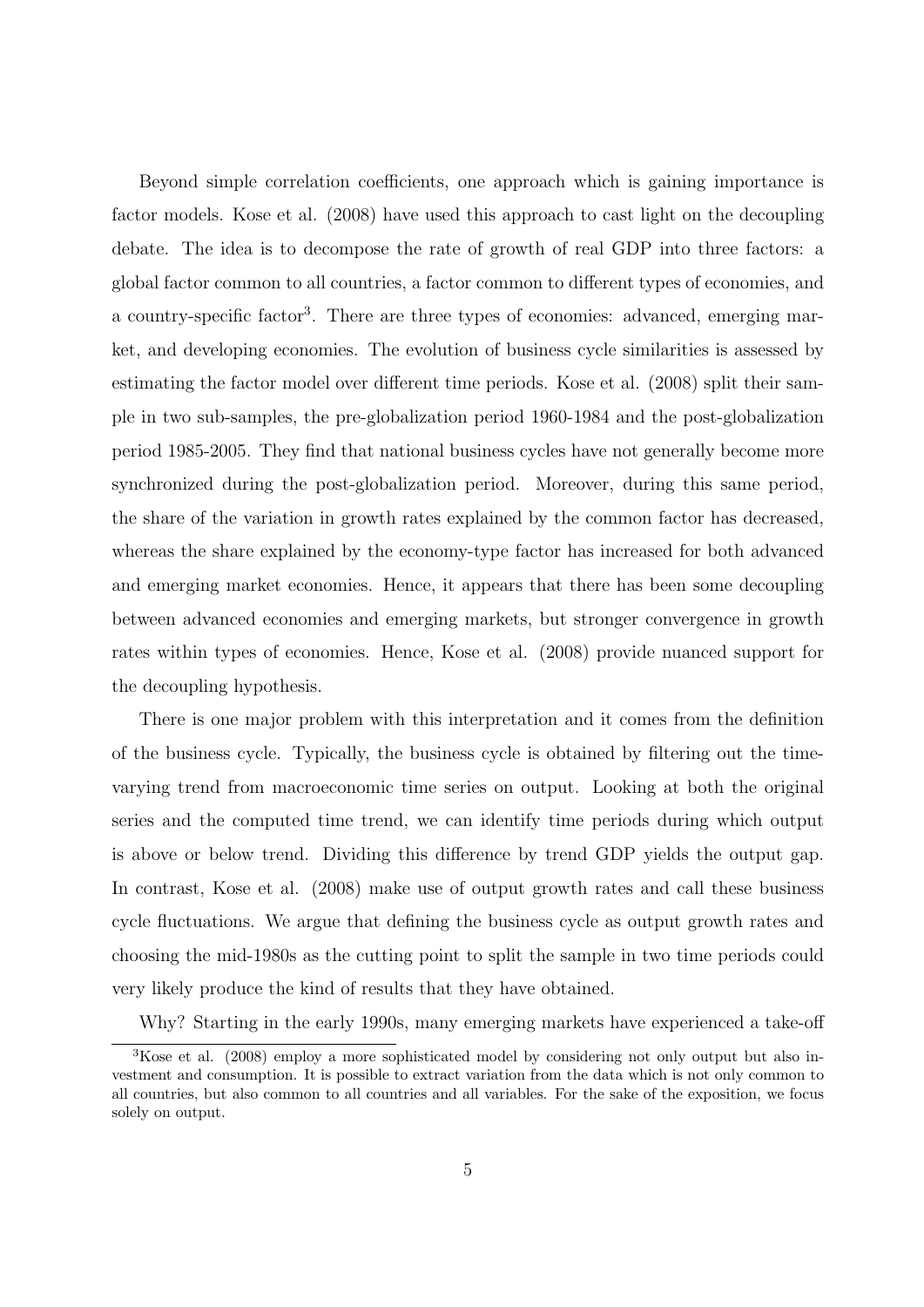Figure 1: Actual and trend growth rates for advanced economies and emerging market and developing countries



Source: IMF World Economic Outlook database, October 2008.

in economic growth. Output growth rates have become much higher in emerging markets than in advanced economies<sup>4</sup>. Moreover, the trend growth rate of emerging markets has also increased noticeably and diverged away from the trend growth rate of advanced economies (see Figure 1). This increased divergence has two important lessons. First, business cycle fluctuations, defined in the usual manner as an output gap, could remain highly similar even though actual and trend growth rates diverge significantly across regions. Even though both are rising, the difference between them could remain identical or even decrease. Second, it is no surprise that Kose et al. (2008) conclude that decoupling has taken place across regions, but not within regions. When growth rates become so different across regions, the share of the variation in growth rates explained by the common factor will decrease. Moreover, because growth rates were generally high throughout emerging markets, it is also no surprise that greater synchronisation should show up within

<sup>&</sup>lt;sup>4</sup>Indeed, those economies which are now called emerging markets are those which have grown very fast and graduated from being developing economies.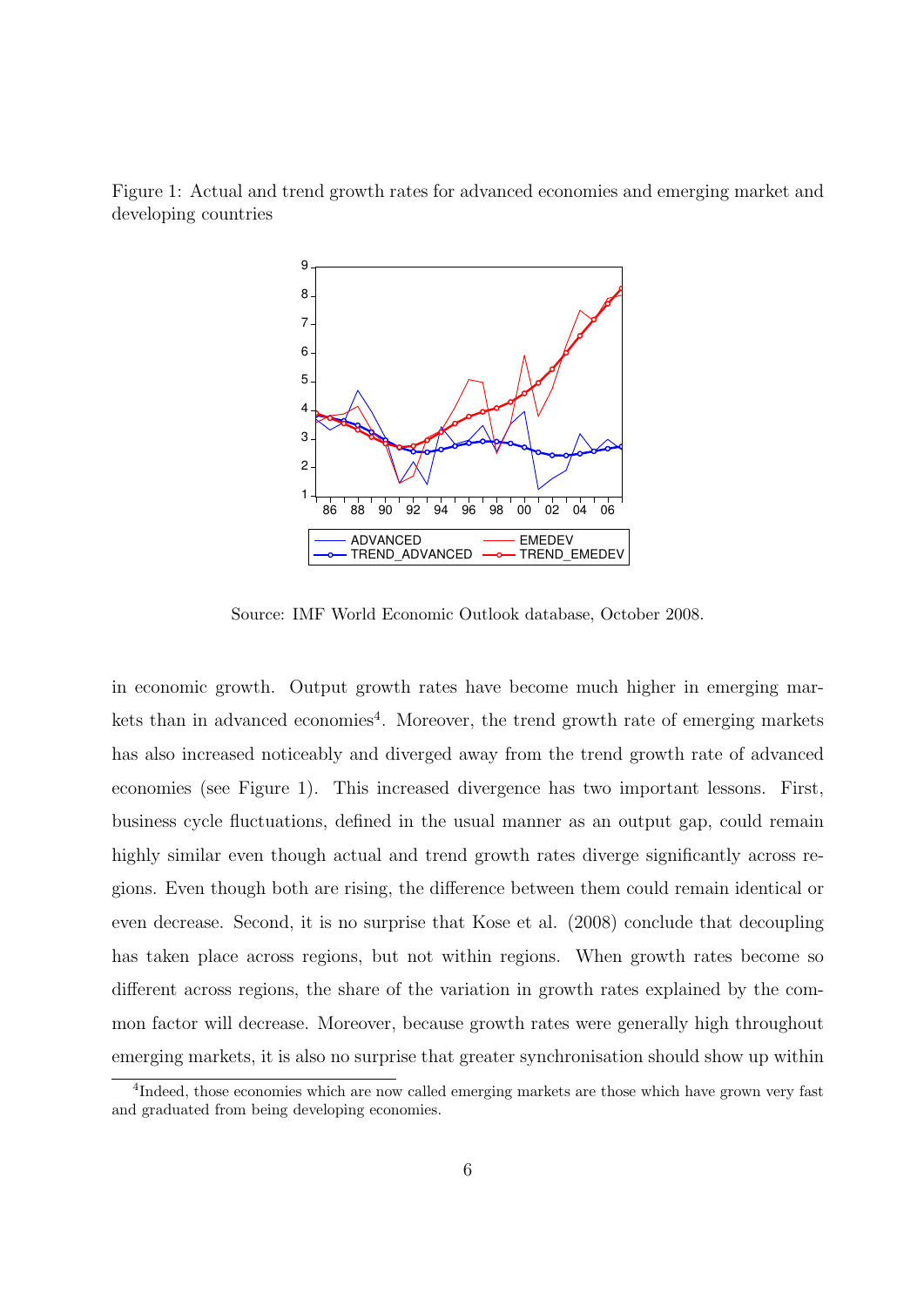regions. In general, we should really use output data and filters to describe business cycle fluctuations, not growth rates.

### 2.2 Determinants of business cycle synchronisation

Business cycle synchronisation results from common external shocks as well as the transmission of country-specific shocks through various macroeconomic channels such as international trade in goods and financial assets. Theoretical predictions remain ambiguous and assessing the contribution of specific economic linkages to business cycle synchronisation remains ultimately an empirical question. In this section, we review the main theoretical background and empirical findings.

#### 2.2.1 Trade integration

Although international trade in goods is usually thought of as fostering business cycle synchronisation, its overall effects remain theoretically ambiguous. On the demand side, higher aggregate demand in one country will partially fall on imported goods, thereby raising the output and income of trading partners and inducing output comovements across countries. On the supply side, however, there are two opposite effects which relate to two different approaches to modeling international trade. Intra-industry models of trade consider economies with similar production structures and factor endowments. To the extent that trade occurs mostly within industries, an expansion in some industries will raise output comovements across countries. However, trade integration may also lead economies to specialize in the production of goods for which they have a comparative advantage, hence reducing comovements.

Frankel and Rose (1998) find strong evidence that closer trade linkages among advanced economies lead to an increase in the correlation of business cycles. Calderon et al. (2007) find similar evidence for developing countries, for which we could expect that specialization along the lines of comparative advantage is more important. Otto et al. (2001) and Bordo and Helbling (2004) conclude that international trade affects output comovements in a positive and significant way, although it does not explain very much. Baxter and Koupar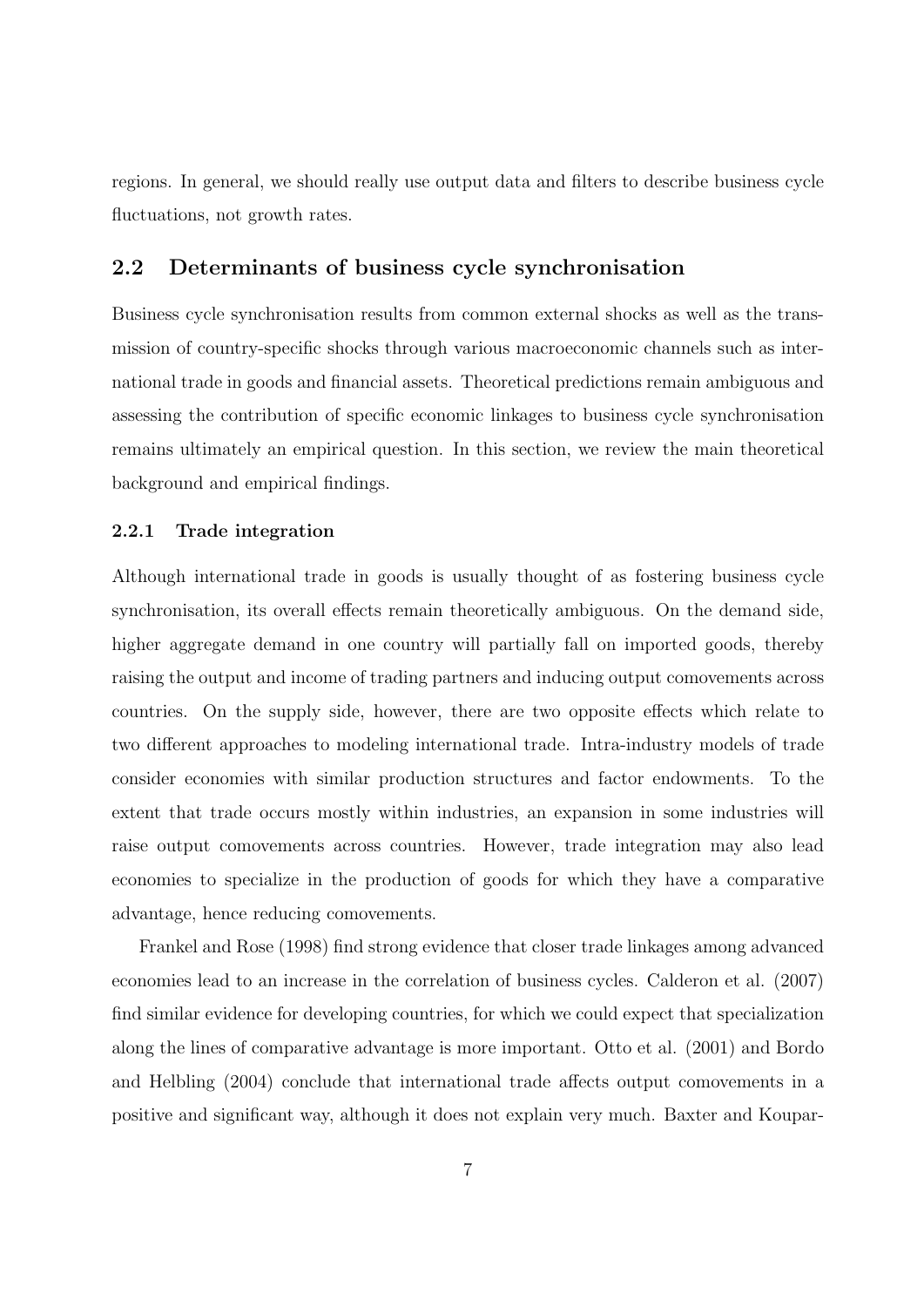itsas (2005) use the robustness approach of Leamer (1983) to detect robust determinants of business cycle synchronisation and conclude that bilateral trade has a robust effect. Imbs (2004) refines the analysis by estimating the respective contributions of intra-industry and inter-industry trade, and concludes that a sizable part of the impact of trade on bilateral correlations works through intra-industry trade, although there are some smaller but significant inter-industry effects. Overall, we conclude from the existing empirical evidence that stronger trade linkages lead to greater business cycle synchronisation.

#### 2.2.2 Financial integration

At a theoretical level, financial integration also carries an ambiguous impact on business cycle synchronisation. On the one hand, to the extent that equities of a given country are widely held internationally, a fall in that country's stock market will trigger a negative wealth effect for asset holders in the world, thereby affecting consumer demand and in turn leading to output comovements. On the other hand, international diversification of portfolios allows to smooth consumption patterns without having to diversify production, thereby leading to the possibility of greater specialization. The former effect would increase business cycle synchronisation, whereas the latter effect would tend to reduce comovements.

Imbs (2004, 2006), Inklaar et al. (2008) and Kose et al. (2003) show that financial integration impacts positively on business cycle comovements. Bordo and Helbling (2004) conclude that financial integration has no significant effect. Kalemli-Ozcan et al. (2001) show that capital market integration leads to greater specialisation in production structures and thus, other things equal, a lower degree of output comovements. Hence, there is a substantial body of evidence suggesting that financial globalization raises business cycle synchronisation. The ongoing global financial crisis is also showing us that financial linkages can transmit country-specific disturbances across countries very rapidly.

#### 2.2.3 Other determinants

At least three other determinants of business cycle synchronisation have received attention in the literature. We outline them briefly here. First, lower exchange rate volatility could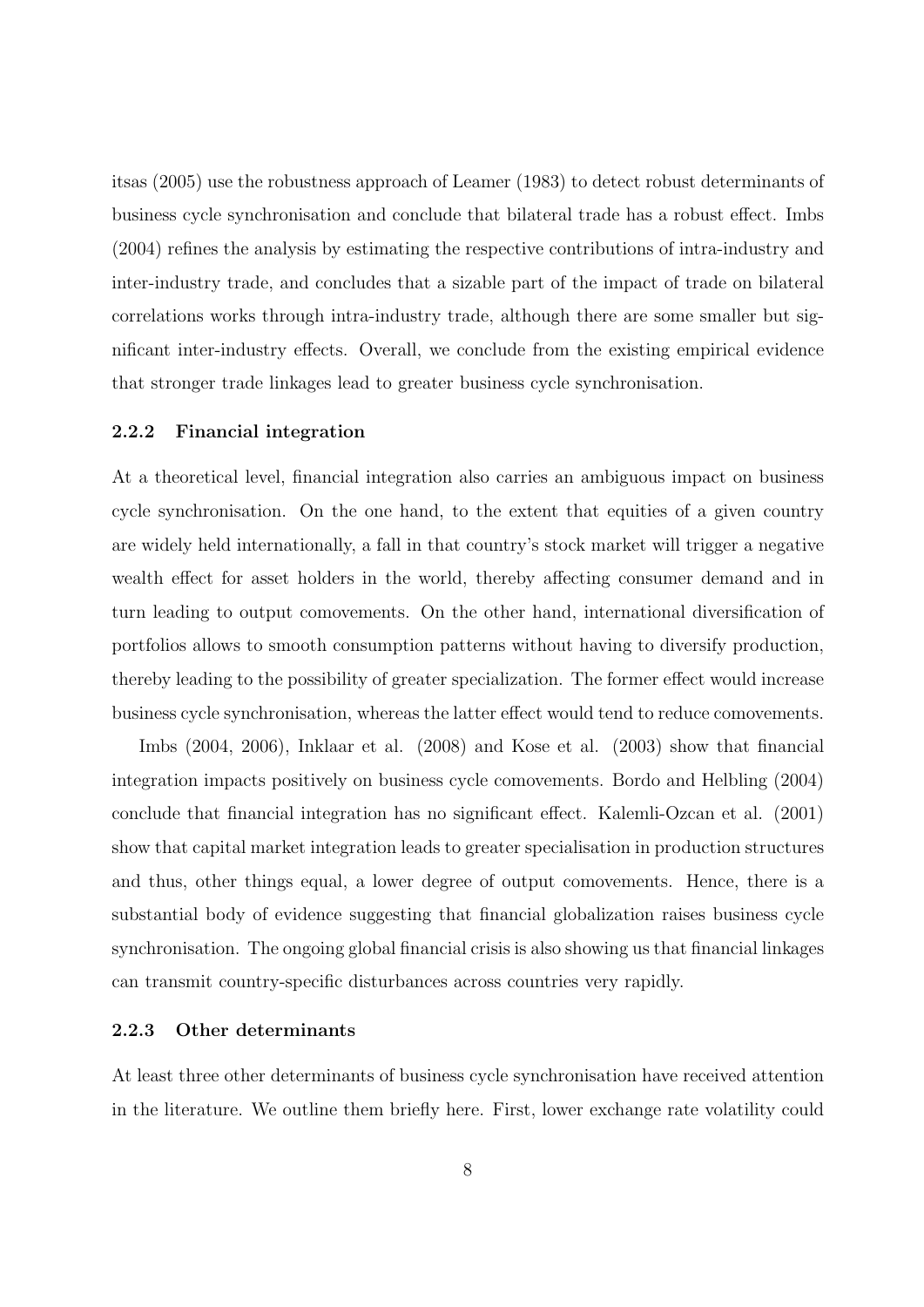raise business cycle comovements by fostering trade integration and financial integration. Rose and Engel (2002) conclude that currency unions bring about higher business cycle synchronisation. Rose (2000), Glick and Rose (2002), Micco et al. (2003) and Baldwin (2006) estimate versions of gravity equations and find that currency unions raise bilateral trade across countries. Lane and Milesi-Ferretti (2007) and Cappiello et al. (2006) show that the introduction of the euro has also led to greater financial integration.

Second, fiscal convergence could also lead to greater business cycle synchronisation because of lower idiosyncratic fiscal shocks. Inklaar et al. (2008) and Darvas et al. (2005) find supporting evidence. Finally, several studies have assessed the role of similarities in the industrial structure of countries. Imbs (2004), Calderon et al. (2007) and Inklaar et al. (2008) provide evidence that more symmetric economic structures induce greater business cycle comovements.

## 3 Methodology

The review of the literature provides several insights which are helpful in choosing an appropriate methodology. Given that industrial production now represents a small share of the economy in many countries, and given that quarterly data on gross domestic product are not available for all countries in our sample, we focus on gross domestic product at the annual frequency. In order to avoid the problems associated with growth rates, we will compute output gaps as a measure of the business cycle. Finally, since correlation coefficients feature several drawbacks, we will instead use the nonparametric measure of synchronicity proposed by Mink et al. (2007).

The degree of synchronicity between the output gap of emerging market  $i$ , denoted as  $g_i(t)$ , and the output gap of a group of advanced economies a, written as  $g_a(t)$ , in a given year  $t$  is given by

$$
\varphi_{ia}(t) = \frac{g_i(t)g_a(t)}{|g_i(t)g_a(t)|} \tag{1}
$$

When the business cycles of country  $i$  and group  $a$  are in the same phase, that is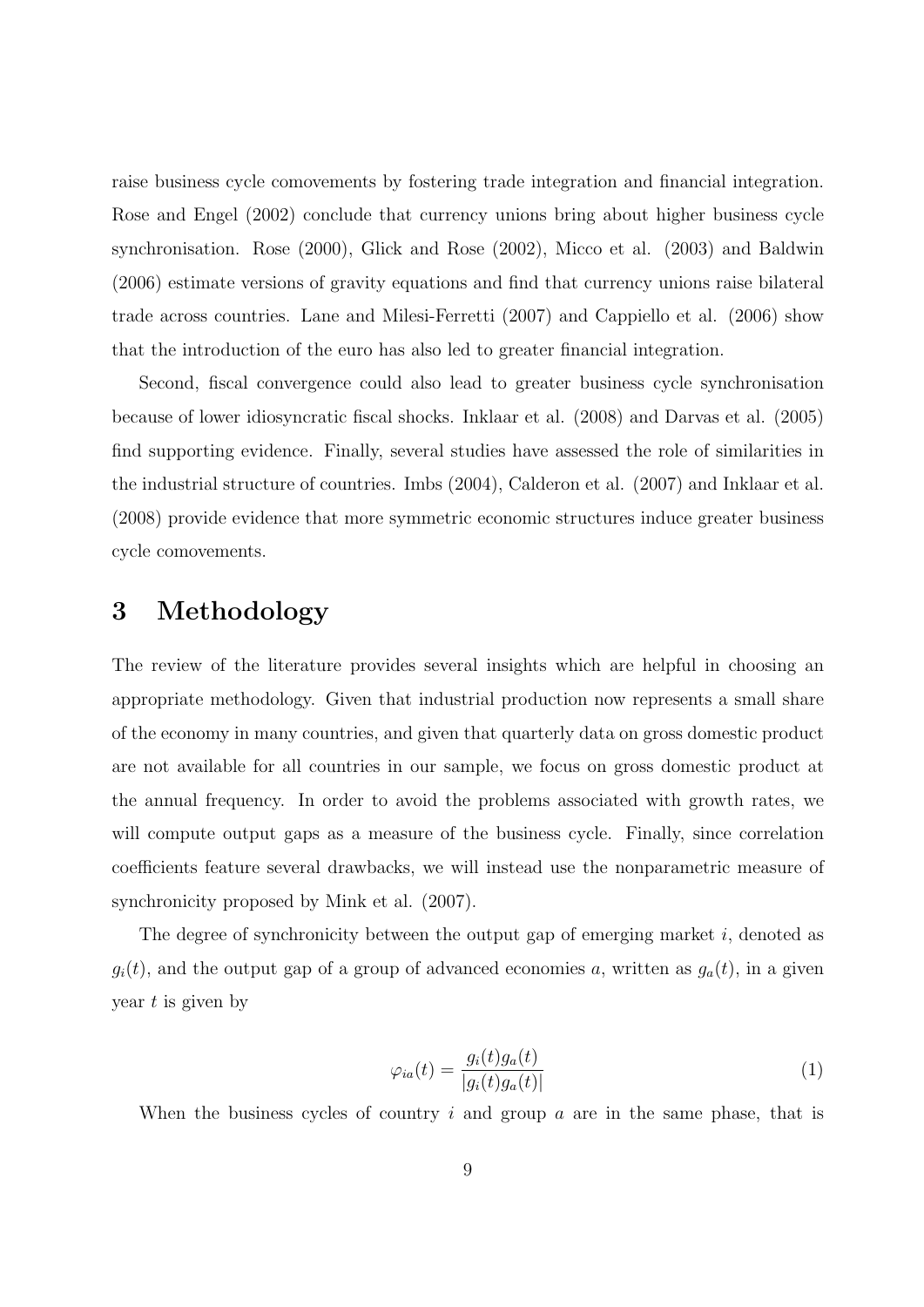when both output gaps are positive or when both are negative, they are synchronous and the indicator is equal to 1. Otherwise, it is equal to -1. In contrast with factor models or correlation coefficients, this concordance measure has the advantage that it can be computed for every year on the basis of annual gross domestic product data. There is no need for higher frequency data and it is not necessary to define arbitrary sub-periods of the data. This synchronicity measure will remain unaffected by changes in the amplitude of business cycles. The only thing that matters is whether both countries experience output gaps of the same sign or not.

In this context, decoupling is easily defined. In the extreme version of the decoupling hypothesis, emerging markets will decouple from advanced economies when the concordance indicator converges to -1, that is when their output gaps do not coincide at all. In the milder, current version of the hypothesis, decoupling will occur when the concordance between the business cycles decreases over time, that is when the business cycles of emerging markets become less synchronised with those of advanced economies. Since the concordance indicator exhibits substantial time variation, the evolution of the degree of synchronicity over time is examined by extracting the time-varying trend across the full sample.

Synchronicity of business cycles can also be examined between a group of emerging market economies and a group of advanced economies. The more aggregate measure of synchronicity is taken again from Mink et al. (2007) and is given by

$$
\varphi_{ra}(t) = \frac{1}{N} \sum_{i=1}^{N} \frac{g_i(t)g_a(t)}{|g_i(t)g_a(t)|}
$$
\n(2)

where r denotes either a geographical region of emerging markets, or the whole group of emerging market economies, and  $N$  is the number of countries within this region.

## 4 Data

Data on gross domestic product for each country in our sample are retrieved from the October 2008 World Economic Outlook database provided by the IMF on its website.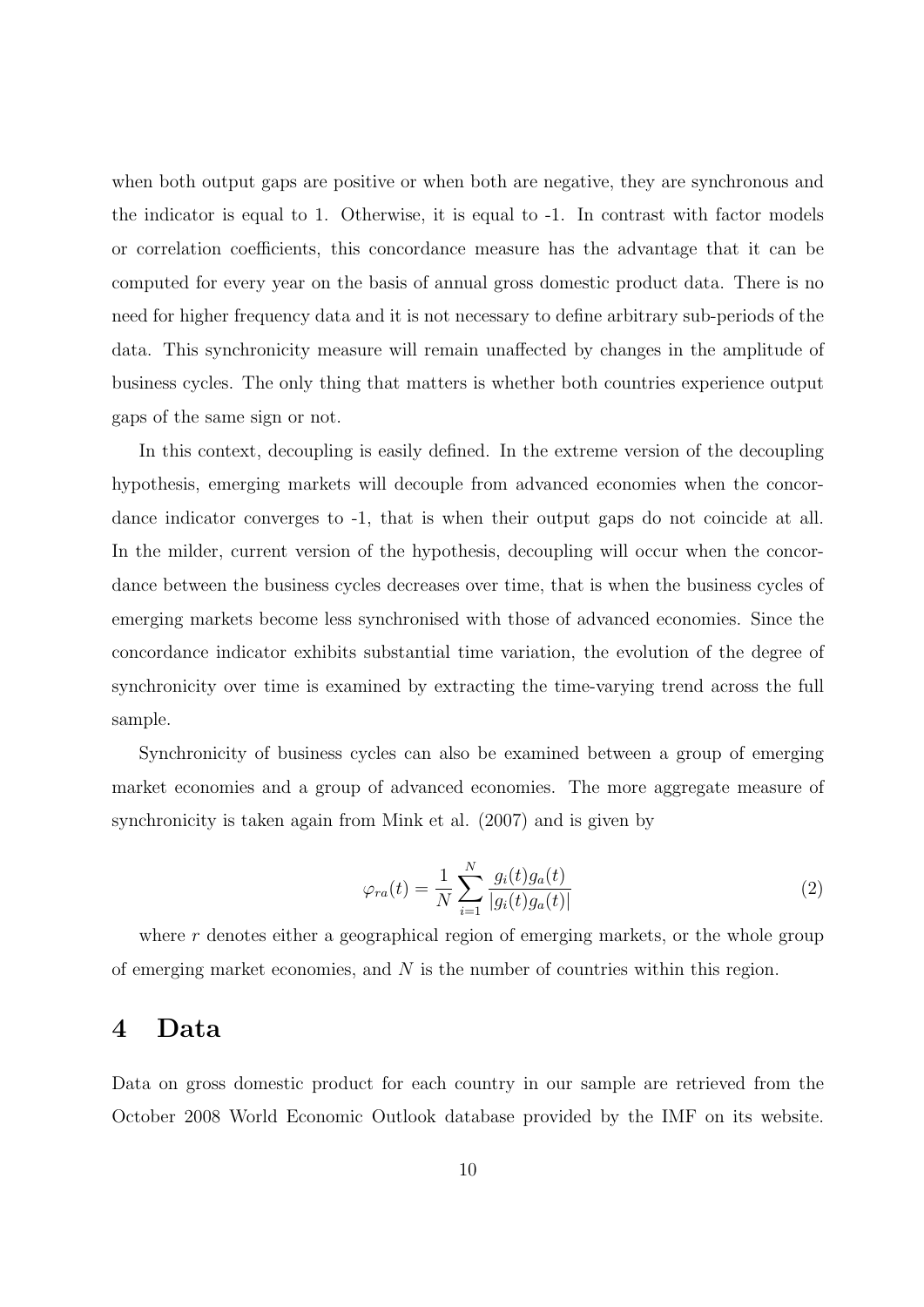These data series are available at the annual frequency from 1980 onwards. Gross domestic product is given at constant prices. We use the Hodrick-Prescott filter to extract the timevarying trend from the original data<sup>5</sup>. The output gap is computed as the difference between actual GDP and trend GDP, divided by trend GDP.

We consider a large sample of thirty-four emerging market countries from different regions of the world: eight Asian economies (China, India, Indonesia, Malaysia, Pakistan, Philippines, Thailand and Vietnam), nine Latin American countries (Argentina, Brazil, Chile, Colombia, Ecuador, Mexico, Peru, Uruguay and Venezuela), thirteen Eastern European economies (Bulgaria, Croatia, Czech Republic, Estonia, Hungary, Latvia, Lithuania, Poland, Romania, Russia, Slovakia, Turkey and Ukraine), and four other nations (Egypt, Jordan, Morocco and South Africa). We will compute the synchronicity measure between the output gap of each emerging market economy and the output gap of four separate groups: advanced economies (Australia, Austria, Belgium, Canada, Cyprus, Denmark, Finland, France, Germany, Greece, Hong Kong, Iceland, Ireland, Israel, Italy, Japan, Korea, Netherlands, New Zealand, Norway, Portugal, Singapore, Spain, Sweden, Switzerland, Taiwan, the United Kingdom and the United States), the G7 group (Canada, France, Germany, Italy, Japan, the United Kingdom and the United States), the United States alone, and a European group (Austria, Belgium, Denmark, Finland, France, Germany, Greece, Ireland, Italy, Netherlands, Portugal, Spain, Sweden, Switzerland and the United Kingdom)<sup>6</sup>. We will also use equation (2) to compute the synchronicity measure for emerging market economies aggregated in regional groups, and in a single group, with respect to each of the four groups of advanced economies.

The time period for our estimations runs from 1980 to 2007. The proponents of the decoupling hypothesis argue that it is a recent phenomenon. It is therefore essential to use the most recent data available. Yet, we did not include data for 2008 because the global financial crisis has led to a global slowdown, with many countries entering into recession. It

<sup>&</sup>lt;sup>5</sup>We make use of a penalty parameter of 4 as suggested by Ravn and Uhlig  $(2002)$ .

 $6$ We have calculated the output gap of aggregate groups of advanced economies using PPP GDP shares as weights.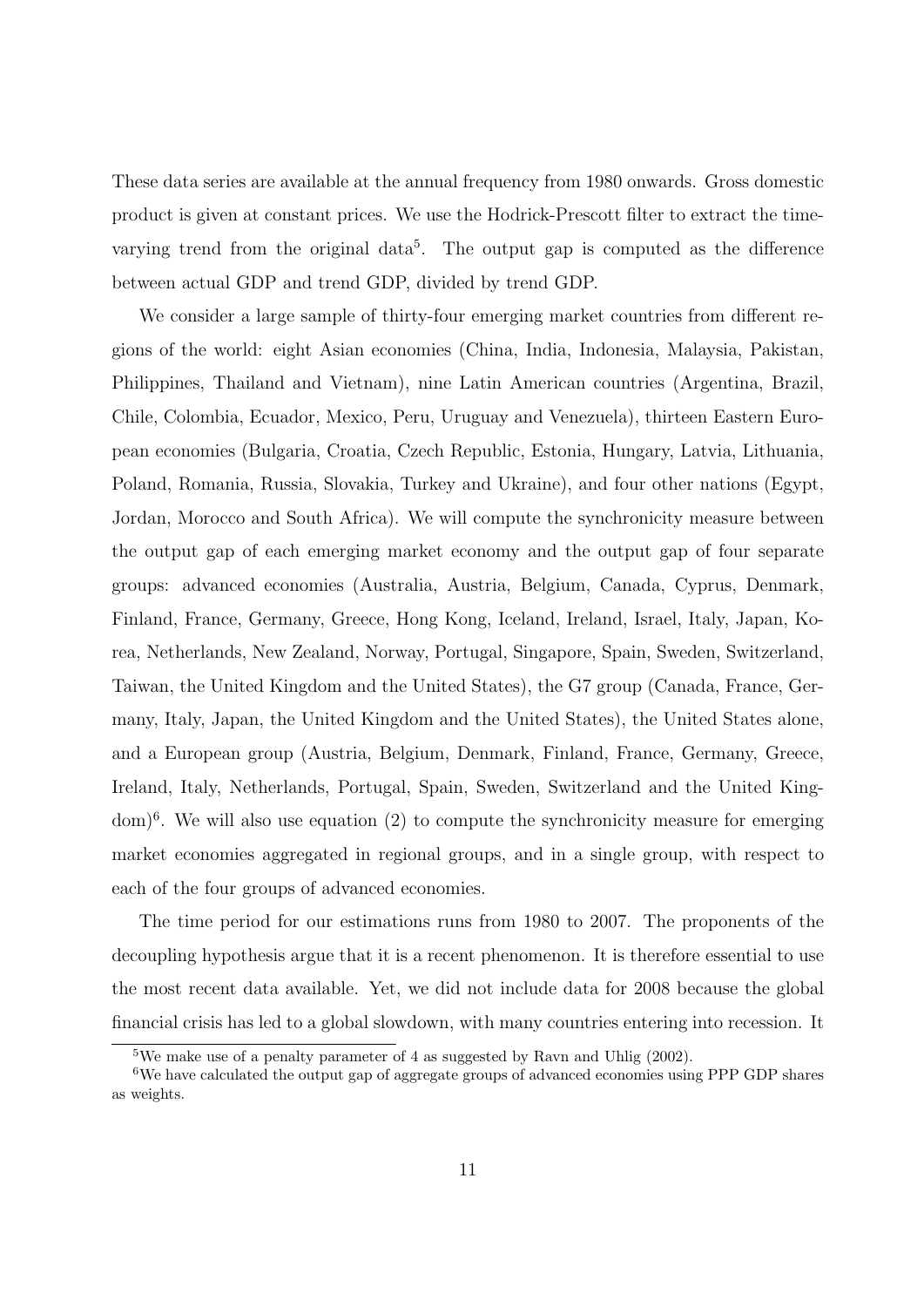is a well-established fact that business cycles are more synchronised during recessions than during normal times (Claessens et al., 2008). Including data for 2008 would therefore have worked against the decoupling hypothesis. The ongoing global crisis is a rather unusual event, so we did not want to draw conclusions based partly on extraordinary circumstances. Hence, our sample period stops at 2007.

# 5 Results

Have emerging markets decoupled from advanced economies, the United States, the G7 group, or Europe? In other words, has the degree of synchronicity of business cycles decreased over time, in particular during recent years? Figure 2 provides evidence for the group of all emerging markets on the one hand, and the four aggregate groups of advanced economies on the other hand. Synchronicity fluctuates over time; thus, we also report the long-run trend extracted using the Hodrick-Prescott filter. Despite significant time variation, it does not appear that synchronicity has decreased over time, and certainly not during recent years. Hence, the decoupling hypothesis is a myth when we consider all emerging markets together.

Despite the fact that the degree of synchronicity seems to have increased over time, we would not necessarily conclude that this increase is statistically significant. In the absence of a proper test for the null hypothesis that synchronicity has not changed and the alternative hypothesis that synchronicity has risen, we can only interpret the visible increase in synchronicity as evidence that at least, synchronicity has not decreased. Thus, the decoupling hypothesis can be rejected on the basis of our evidence. This being said, our evidence is consistent, in a qualitative sense, with the view that globalisation has contributed to stronger business cycle synchronicity.

It is useful to look at smaller groups of emerging markets to assess whether the overall picture hides significant differences across geographical regions. Figures 3 to 6 show the synchronicity indicator between, respectively, Asia, Latin America, Eastern Europe and the rest of the world, and the same four aggregate groups of advanced economies. The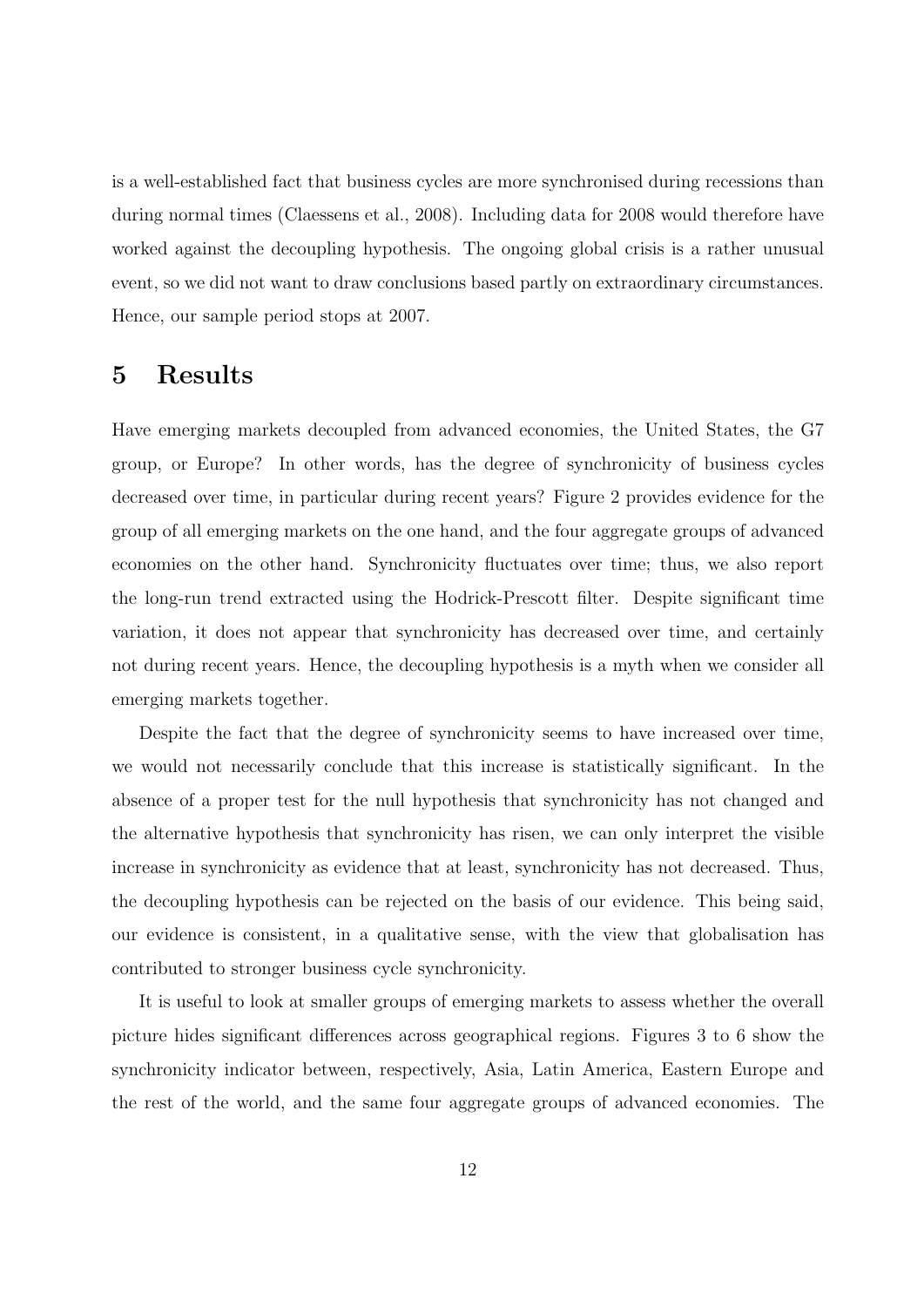degree of synchronicity fluctuates over time. In line with our results when all emerging markets are considered together, the decoupling hypothesis can be rejected for each of the four geographical regions. The synchronicity indicator does not decrease for any of them during recent years. Again, the decoupling hypothesis appears to be a myth.

Even geographical regions could hide differences across individual countries. Therefore, we compute the synchronicity measure for each individual emerging market economy on the one hand, and the same four aggregate groups of advanced economies on the other hand. Figures 7 to 10 focus on Asian countries. Interestingly, a couple of countries have experienced a modest decrease in business cycle synchronicity, in particular China with the United States. Again, it is difficult to judge whether China has really decoupled from the United States in a statistical sense. It is also worth noting that China has not decoupled from all groups of advanced economies: its degree of business cycle synchronicity with Europe has become stronger during recent years. The other big economy in the region, namely India, has not decoupled with respect to any of the four aggregate groups of advanced economies. Overall, none of the emerging markets in the Asian region can be said to have decoupled from advanced economies; for each country, there is always at least one group of advanced economies with respect to which synchronicity has not declined.

Figure 11 to 14 present the evidence for Latin America. Most countries exhibit increasing synchronicity during recent years. Even though Brazil seems slightly less synchronised with the group of all advanced economies together, its degree of synchronicity with the United States and with Europe has not declined in recent years. Peru is the only country in the Latin American region that reports a decline in synchronicity with each of the four aggregate groups of advanced economies. Figures 15 to 18 focus on the Eastern European region. Again, we cannot find a single country which exhibits lower synchronicity with all four aggregate groups of advanced economies during recent years. Russia has even become slightly more synchronised with the United States, despite small decreases with other advanced economies. Finally, figures 19 to 22 focus on the rest of the world. The conclusion is the same: the decoupling hypothesis can be rejected for all four emerging markets.

Overall, we find no supporting evidence for the decoupling hypothesis. A few emerging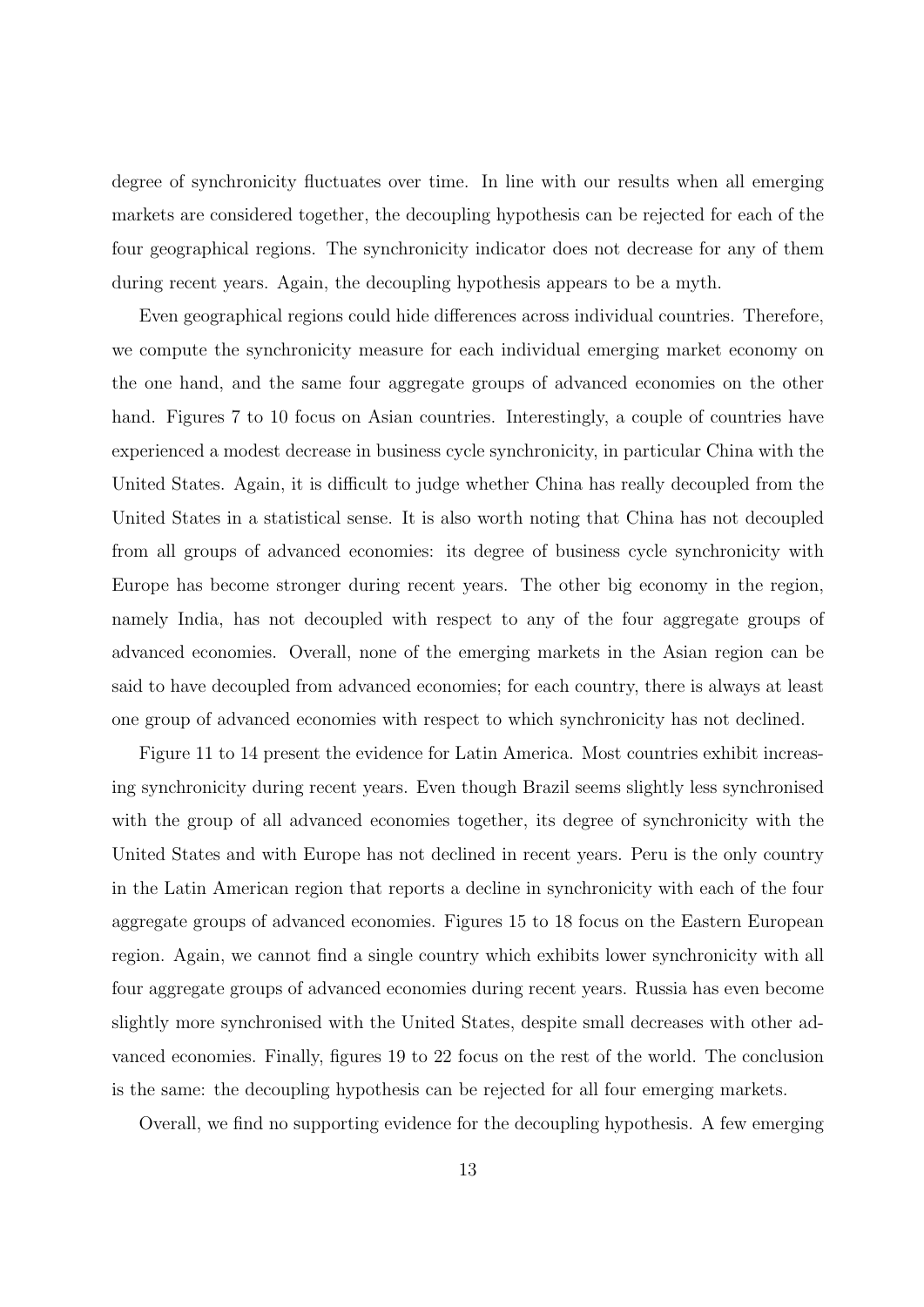market economies exhibit lower synchronicity with respect to some specific set of advanced economies during recent years. However, out of thirty-four emerging market economies, there is no country, except for Peru, which reports a decline in its degree of synchronicity with all four aggregate groups of advanced economies. In most cases, synchronicity has been rising during the last decade, until the very end of our sample period which finishes and includes the year 2007. Our results are consistent with the growing evidence showing that globalisation tends to foster business cycle synchronisation.

## 6 Concluding remarks

Much of the recent debate about the decoupling hypothesis relies on arguments rather than detailed empirical analysis. This paper reviews the literature on the measurement of business cycle synchronisation to motivate the empirical approach put forward by Mink et al. (2007). In particular, we explain carefully why combining GDP growth rates with factor models can produce the kind of results obtained by Kose et al. (2008), namely that emerging markets have decoupled from advanced economies. Using output gaps instead of growth rates, and focusing on a measure of business cycle synchronicity that remains invariant to changes in the amplitude of business cycles, we find that the decoupling hypothesis is largely a myth. Business cycle synchronicity between emerging markets and advanced economies has not generally decreased over time, and certainly not during recent years.

Our results do not imply that business cycle synchronicity will remain at its current level permanently, or that synchronicity will necessarily rise further in the future. We would expect synchronicity not to decline as long as the ongoing global recession continues, given the existing evidence showing that business cycles become more synchronised in such time periods. But our results show that the trend in the degree of business cycle synchronicity varies over time. In this paper, we really show that at least in recent years, decoupling has not occurred. We cannot infer from our results that decoupling cannot happen at some point in the future. Yet, the growing evidence showing a positive relationship between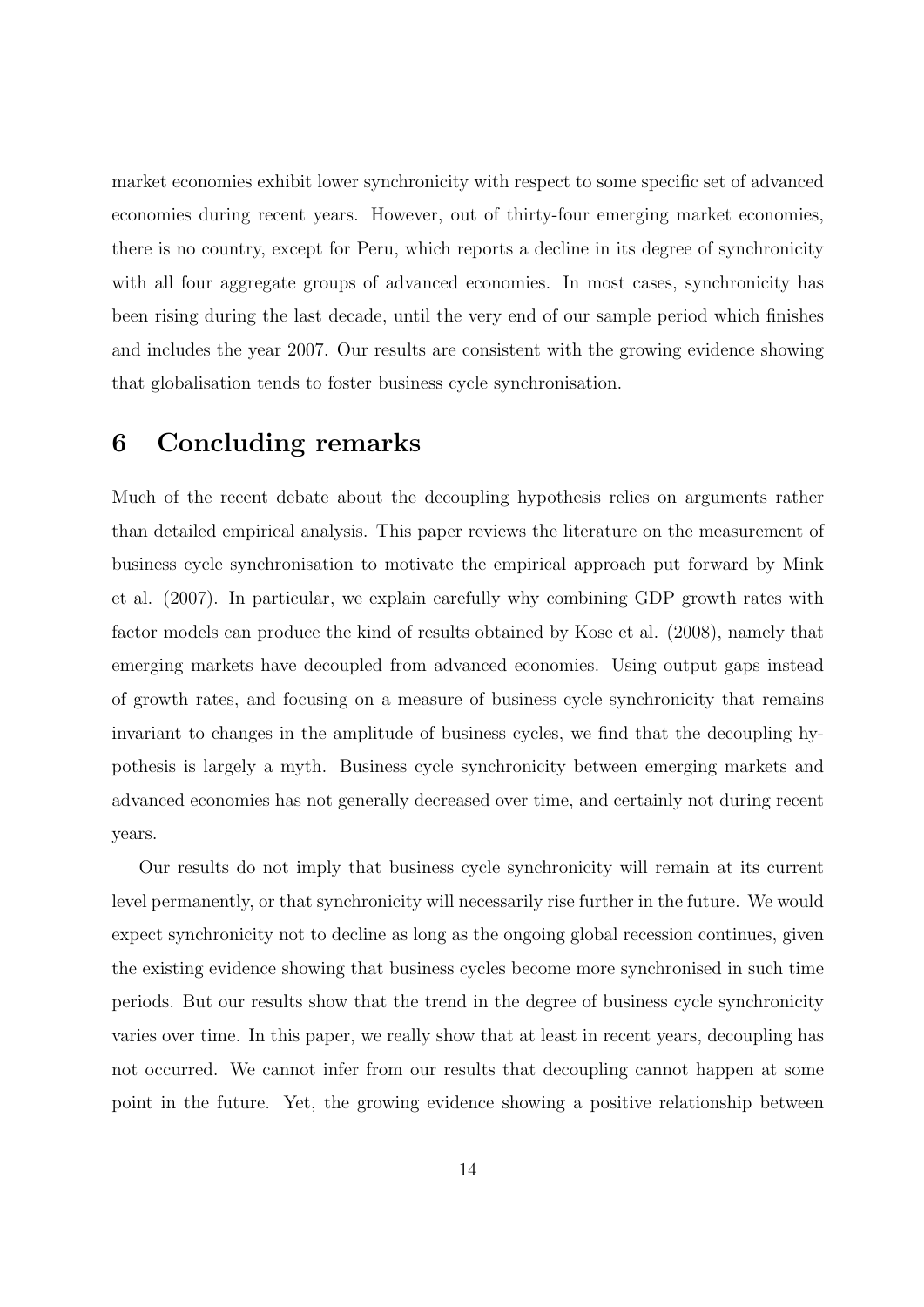globalisation and business cycle synchronicity would support the view that synchronicity will not decline systematically over the world, so long as globalisation does not recede.

The measure of synchronicity proposed by Mink et al. (2007) and used in this paper would also be suitable as a dependent variable in a regression specification focusing on the determinants of business cycle synchronicity across countries and over time. Since synchronicity is a binary variable, a probit model would be adequate. This contrasts with the difficulties inherent in the estimation of regression models using a correlation coefficient as the dependent variable. The correlation coefficient must be transformed since it is not normally distributed, making the interpretation of the estimated regression coefficients problematic. This problem does not occur when the dependent variable is binary. We leave the study of the determinants of business cycle synchronicity, using the measure put forward by Mink et al. (2007), for future research.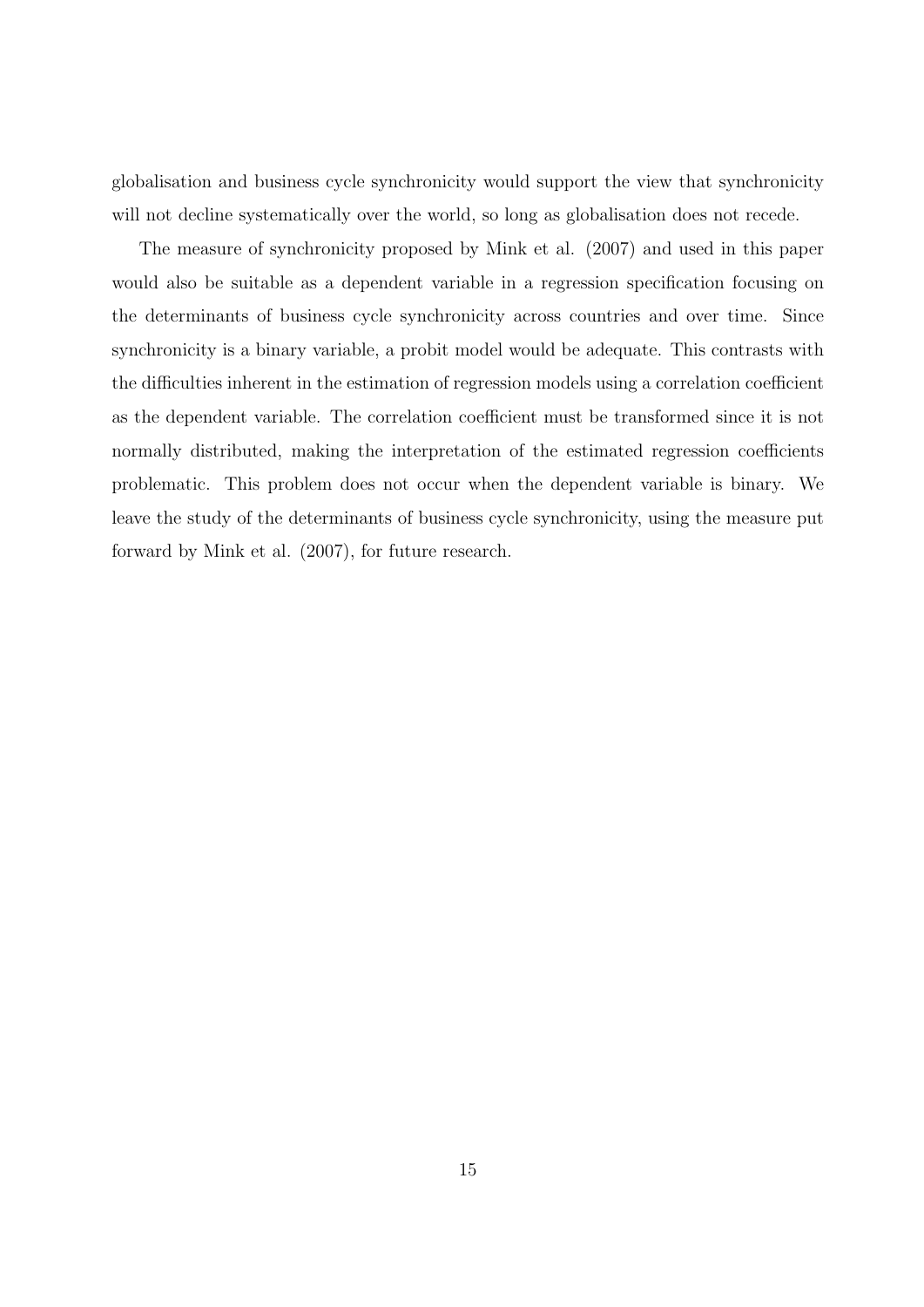# References

- [1] Artis, M. and Zhang, W. (1997) International business cycles and the ERM: is there a European business cycle?, International Journal of Finance and Economics 2, 1-16.
- [2] Artis, M. and Zhang, W. (1999) Further evidence on the international business cycle and the ERM: is there a European business cycle?, Oxford Economic Papers 51, 120- 132.
- [3] Baldwin, R. (2006) The euro's trade effects, ECB Working Paper 594.
- [4] Baxter, M. and Kouparitsas, M. (2005) Determinants of business cycle comovement: a robust analysis, Journal of Monetary Economics 52, 113-157.
- [5] Bordo, M. and Helbling, T. (2004) Have national business cycles become more synchronized?, in Macroeconomic Policies in the World Economy (Ed.) H. Siebert, Springer-Verlag, Berlin, 3-39.
- [6] Calderon, C., Chong, A. and Stein, E. (2007) Trade intensity and business cycle synchronization: are developing countries any different?, Journal of International Economics 71, 2-21.
- [7] Cappiello, L., Hördahl, P., Kadareja, A. and Manganelli, S. (2006) The impact of the euro on financial markets, ECB Working Paper 598.
- [8] Claessens, S., Kose, A. and Terrones, M. (2008) What happens during recessions, crunches and busts?, IMF Working Paper 274.
- [9] Dalsgaard, T., Elmeskov, J. and Park, C. (2002) Ongoing changes in the business cycle, evidence and causes, OECD Working Paper 315.
- [10] Darvas, Z., Rose, A. and Szapary, G. (2005) Fiscal divergence and business cycle synchronization: irresponsibility is idiosyncratic, NBER Working Paper 11580.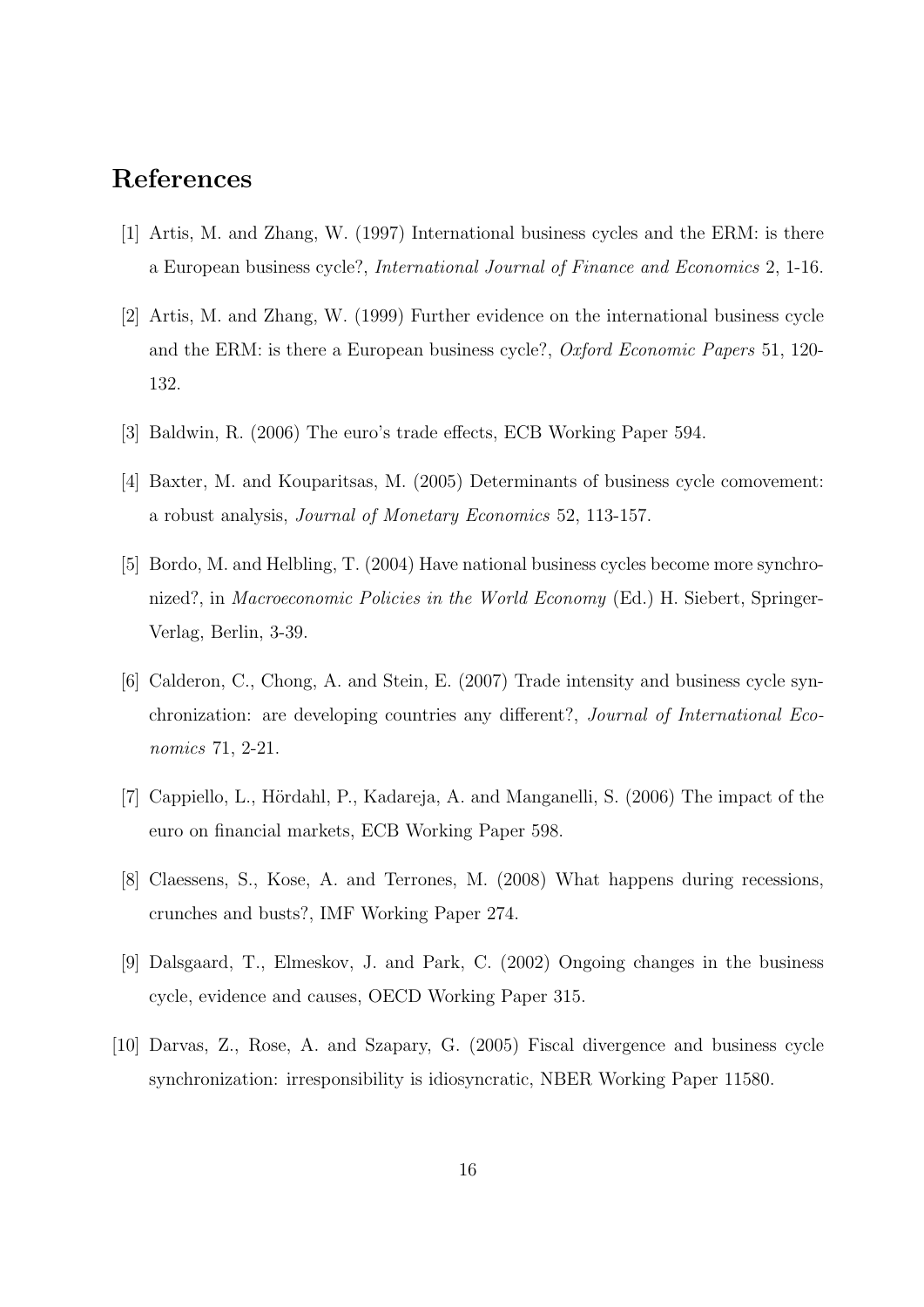- [11] De Haan, J., Inklaar, R. and Jong-A-Pin, R. (2008) Will business cycles in the euro area converge? A critical survey of empirical research, Journal of Economic Surveys 22, 234-273.
- [12] Doyle, B. and Faust, J. (2002) An investigation of comovements among the growth rates of the G7 countries, Federal Reserve Bulletin, October issue, 427-437.
- [13] Doyle, B. and Faust, J. (2005) Breaks in the variability and comovement of G-7 economic growth, Review of Economics and Statistics 87, 721-740.
- [14] Forbes, K. and Rigobon, R. (2002) No contagion, only interdependence: measuring stock market comovements, Journal of Finance LVII, 2223-2261.
- [15] Frankel, J. and Rose, A. (1998) The endogeneity of the optimum currency area criteria, The Economic Journal 108, 1009-1025.
- [16] Glick, R. and Rose, A. (2002) Does a currency union affect trade? The time-series evidence, European Economic Review 46, 1125-1151.
- [17] Imbs, J. (2004) Trade, finance, specialization, and synchronization, Review of Economics and Statistics 86, 723-734.
- [18] Imbs, J. (2006) The real effects of financial integration, Journal of International Economics 68, 296-324.
- [19] Inklaar, R. and de Haan, J. (2001) Is there really a European business cycle? A comment, Oxford Economic Papers 53, 215-220.
- [20] Inklaar, R., Jong-A-Pin, R. and de Haan, J. (2008) Trade and business cycle synchronization in OECD countries, a re-examination, European Economic Review 52, 646-666.
- [21] Kalemli-Ozcan, S., Sorensen, B. and Yosha, O. (2001) Economic integration, industrial specialization, and the asymmetry of macroeconomic fluctuations, Journal of International Economics 55, 107-137.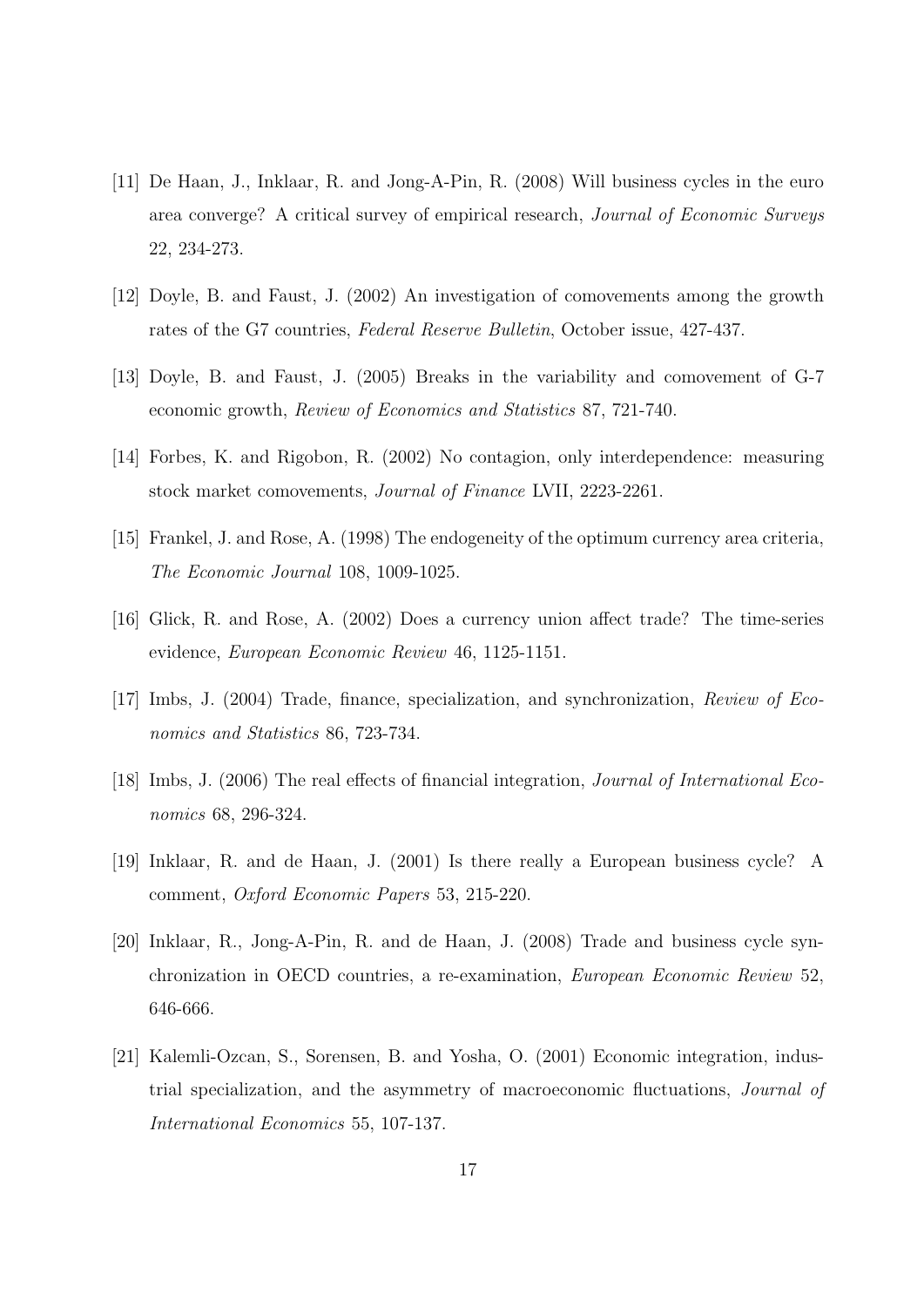- [22] Kose, M., Prasad, E. and Terrones, M. (2003) How does globalization affect the synchronization of business cycles?, American Economic Review 93, 57-62.
- [23] Kose, A., Otrok, C. and Prasad, E. (2008) Global business cycles: convergence or decoupling?, NBER Working Paper 14292.
- [24] Lane, P. and Milesi-Ferretti G.M. (2007) The international equity holdings of euro area investors, in The Importance of the External Dimension for the Euro Area: Trade, Capital Flows, and International Macroeconomic Linkages (Eds) R. Anderton and F. di Mauro, Cambridge University Press, 95-117.
- [25] Leamer, E. (1983) Let's take the con out of econometrics, American Economic Review 73, 31-43.
- [26] McConnell, M. and Perez-Quiros, G. (2000) Output fluctuations in the United States: what has changed since the early 1980's, American Economic Review 90, 1464-1476.
- [27] Micco, A., Stein, E. and Ordonez, G. (2003) The currency union effect on trade: early evidence from EMU, Economic Policy 37, 315-356.
- [28] Mink, M., Jacobs, J. and de Haan, J. (2007) Measuring synchronicity and comovement of business cycles with an application to the euro area, CESifo Working Paper 2112.
- [29] Otto, G., Voss, G. and Willard, L. (2001) Understanding OECD output correlations, Research Discussion Paper 05, Reserve Bank of Australia.
- [30] Ravn, M. and Uhlig, H. (2002) On adjusting the Hodrick-Prescott filter for the frequency of of observations, Review of Economics and Statistics 84, 371-375.
- [31] Rose, A. (2000) One money, one market: the effect of common currencies on trade, Economic Policy 30, 7-46.
- [32] Rose, A. and Engel, C. (2002) Currency unions and international integration, Journal of Money, Credit and Banking 34, 1067-1089.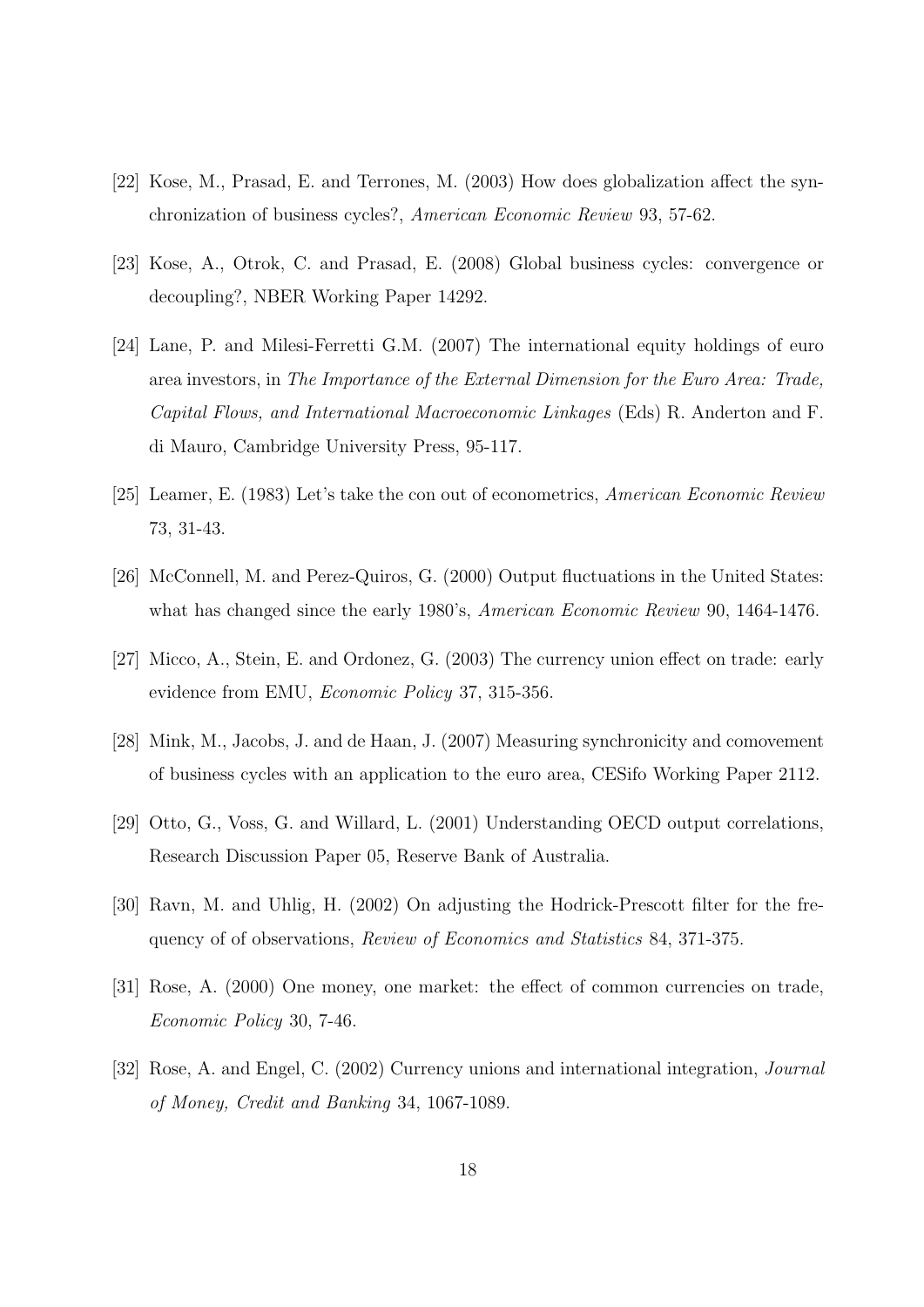Figure 2: Synchronicity: all emerging markets and four advanced groups

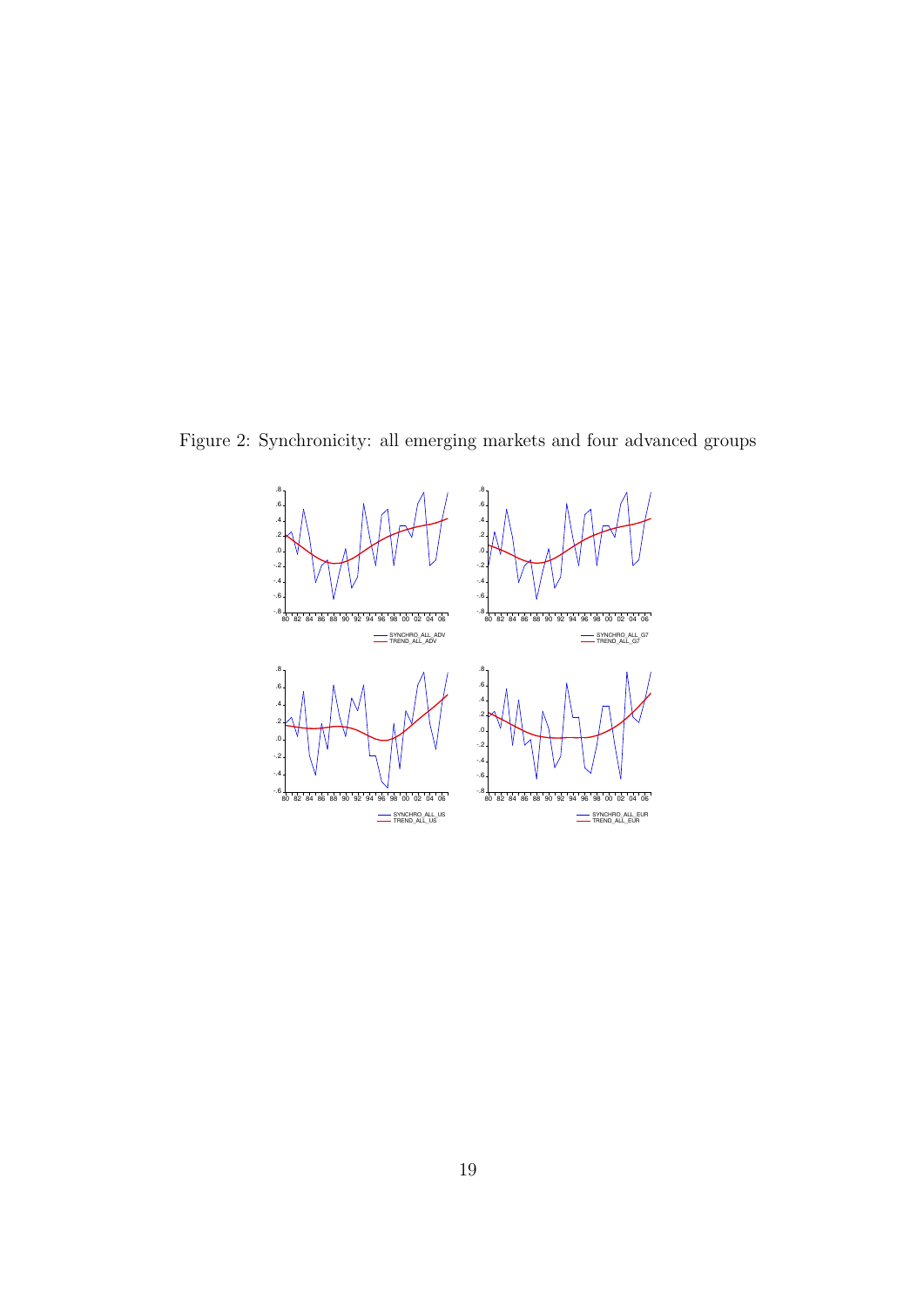Figure 3: Synchronicity: Asia and four advanced groups



Figure 4: Synchronicity: Latin America and four advanced groups

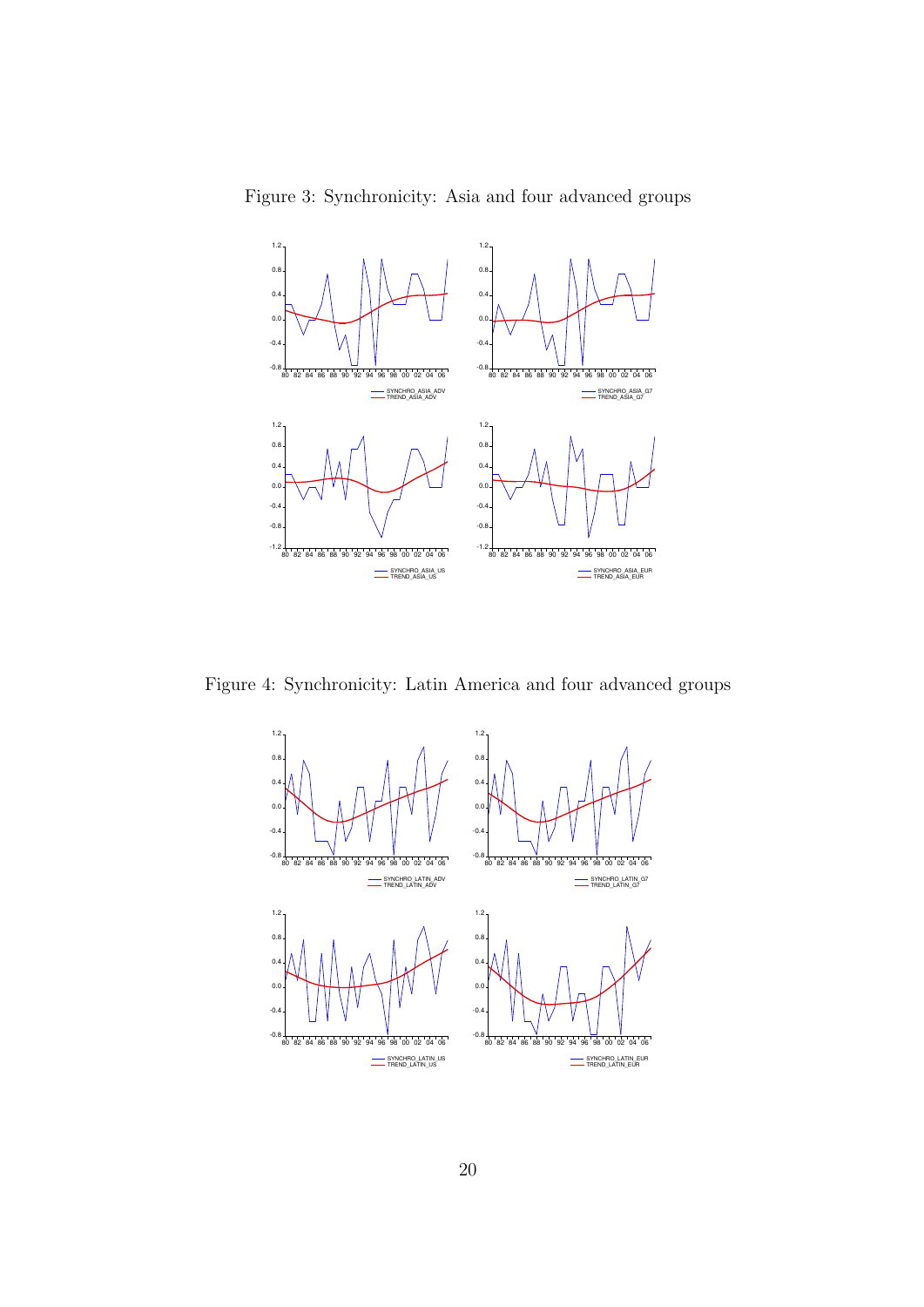Figure 5: Synchronicity: Eastern Europe and four advanced groups



Figure 6: Synchronicity: Rest of the world and four advanced groups

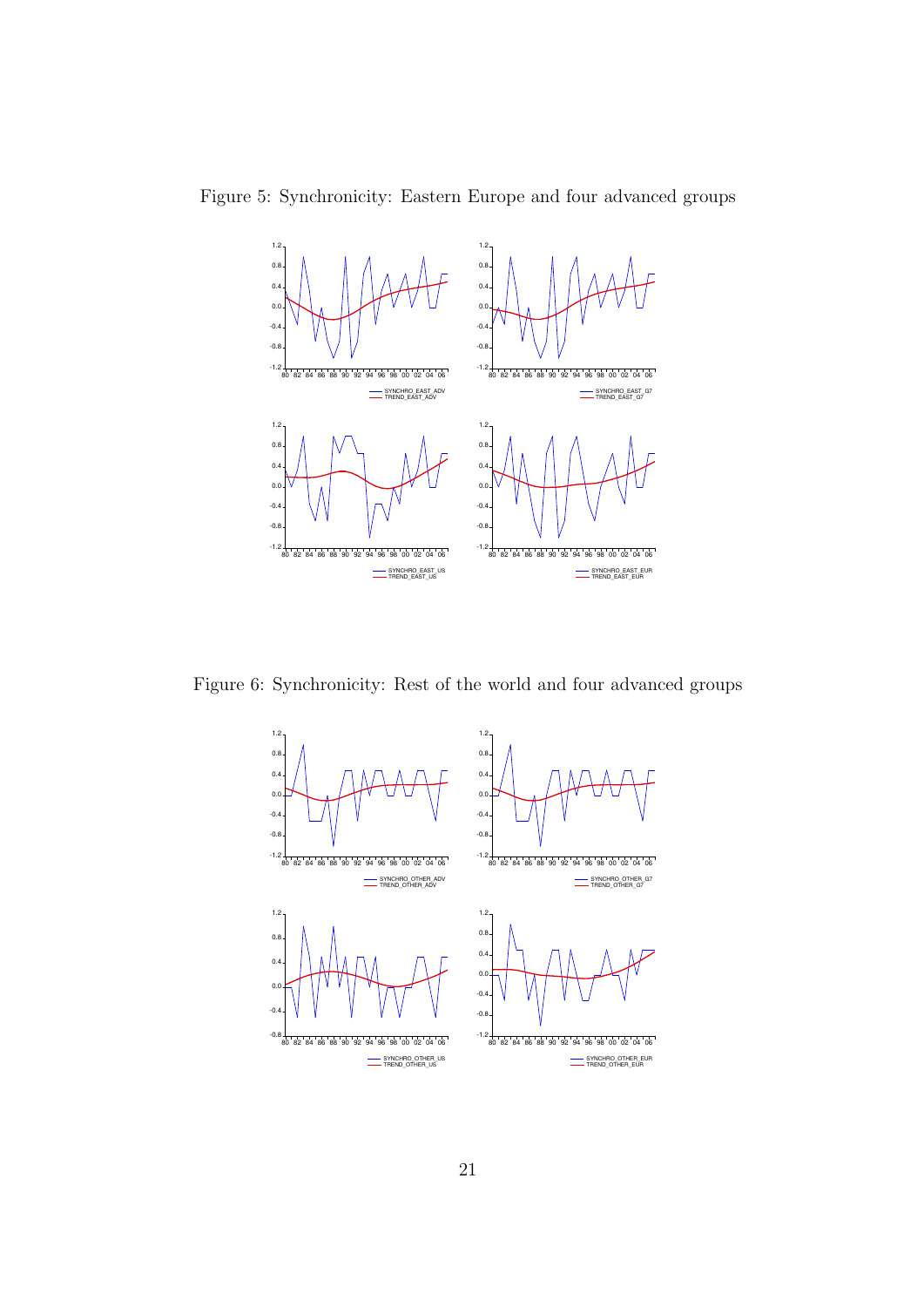Figure 7: Synchronicity: Asian countries and advanced economies



Figure 8: Synchronicity: Asian countries and the United States

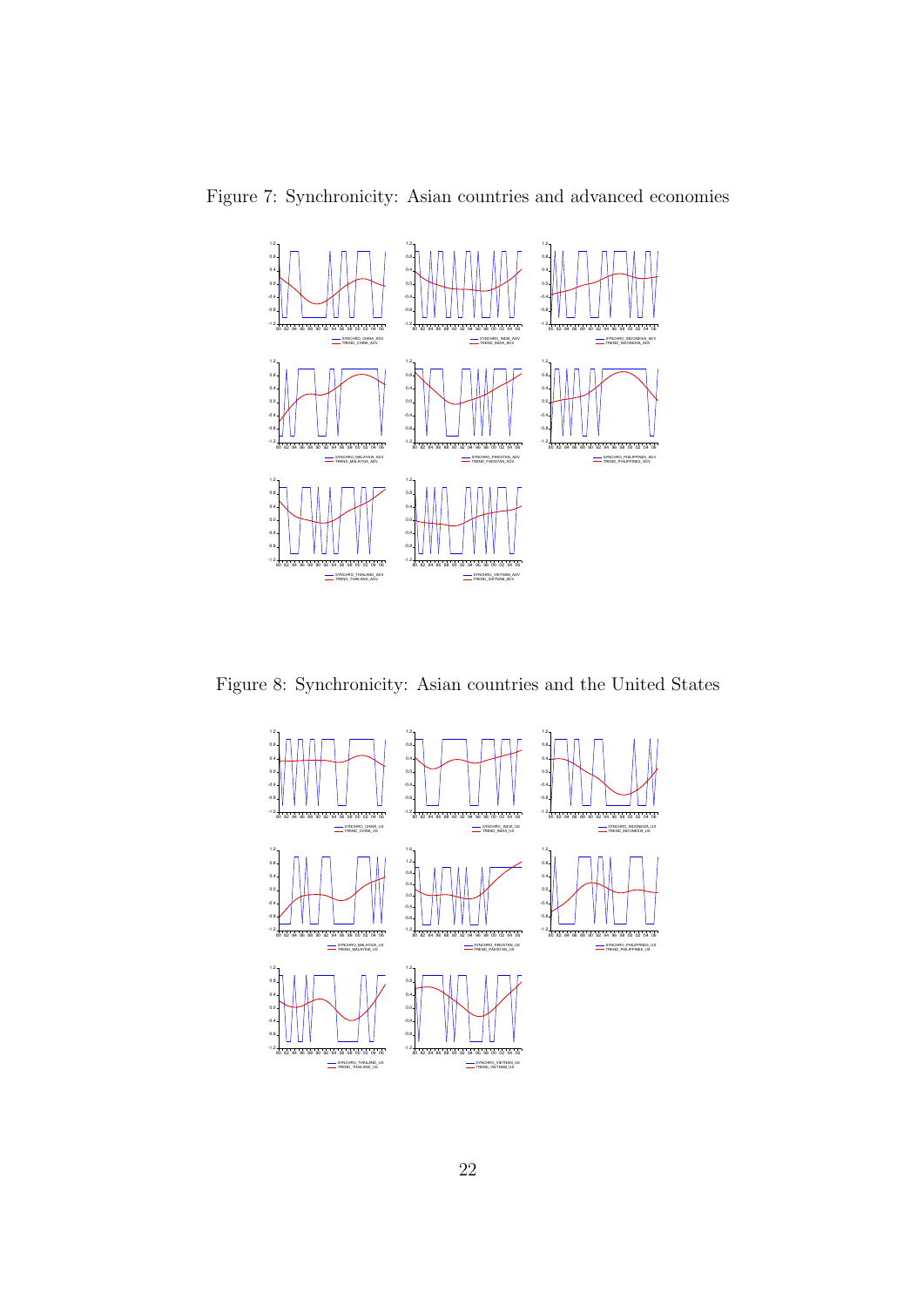Figure 9: Synchronicity: Asian countries and the G7 group



Figure 10: Synchronicity: Asian countries and Europe

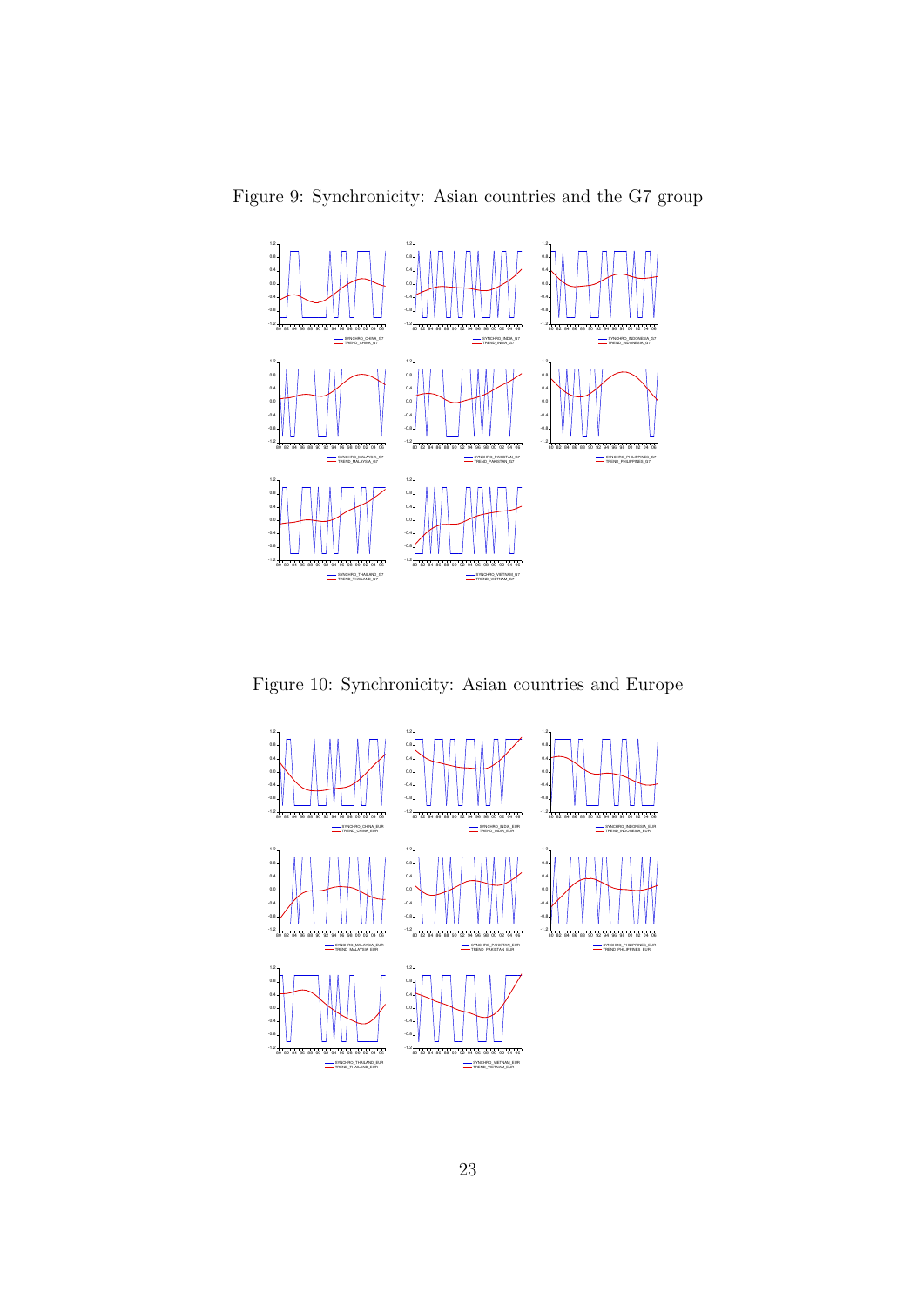Figure 11: Synchronicity: Latin American countries and advanced economies



Figure 12: Synchronicity: Latin American countries and the United States

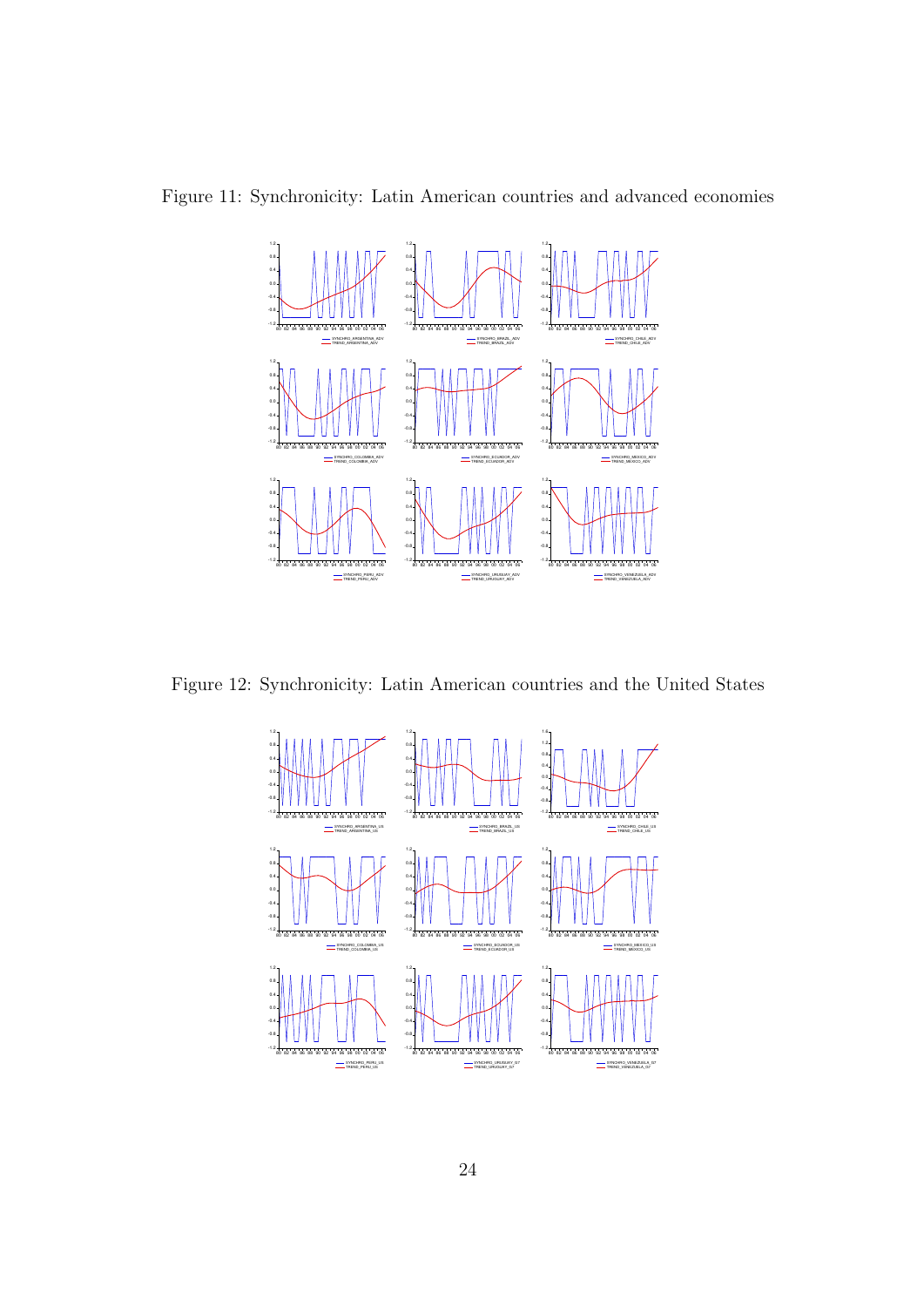Figure 13: Synchronicity: Latin American countries and the G7 group



Figure 14: Synchronicity: Latin American countries and Europe

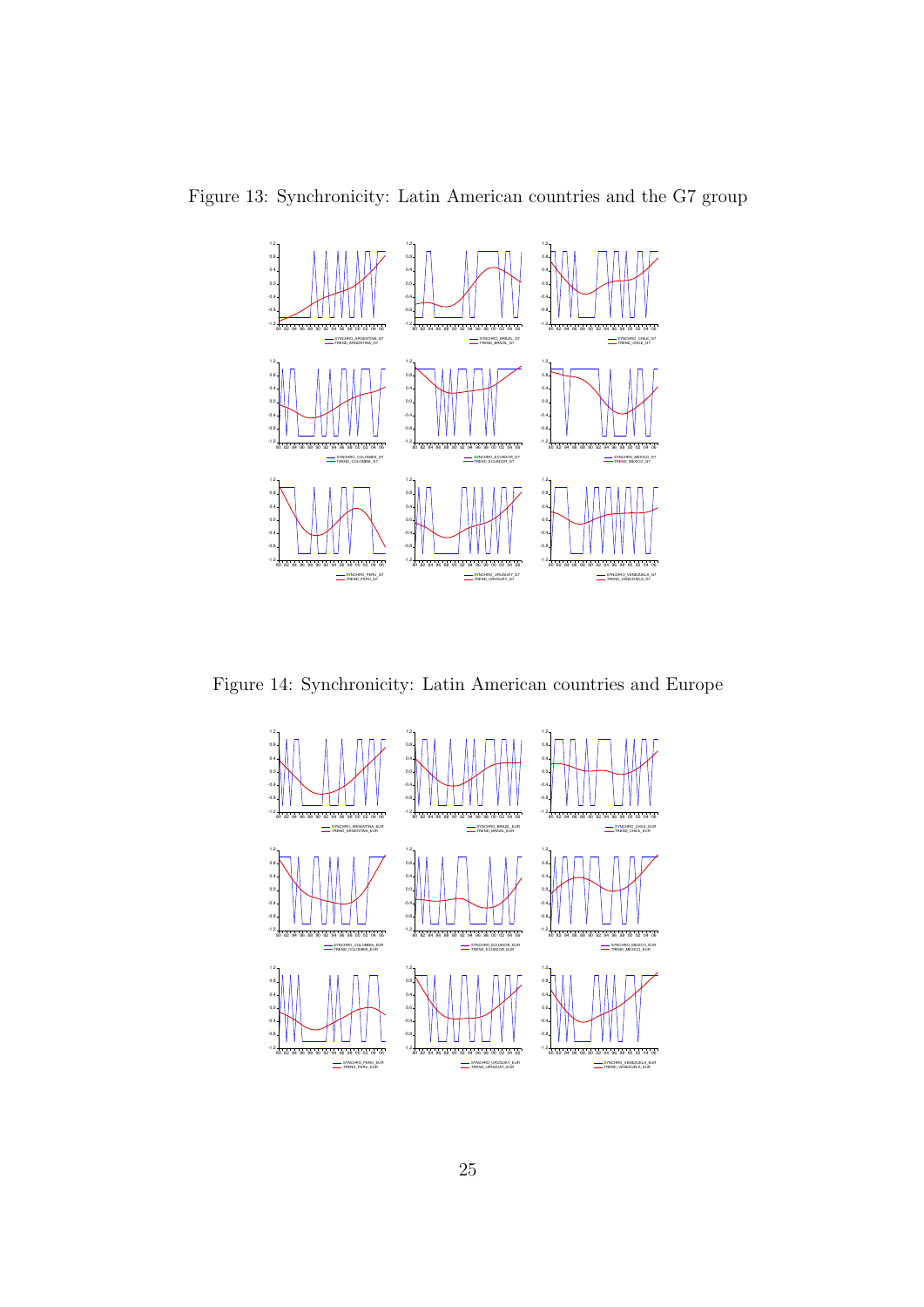

Figure 15: Synchronicity: Eastern European countries and advanced economies

Figure 16: Synchronicity: Eastern European countries and the United States

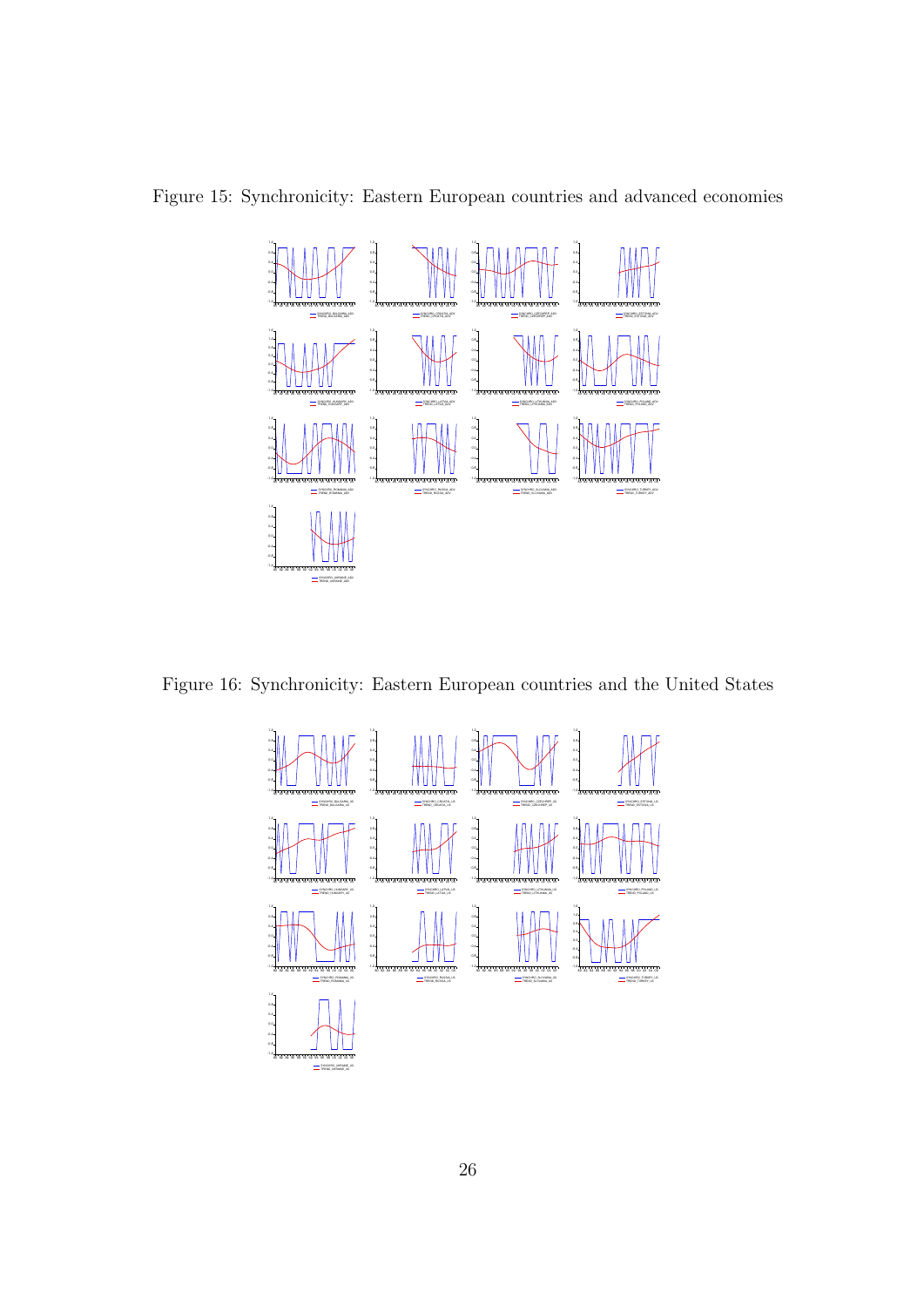

Figure 17: Synchronicity: Eastern European countries and the G7 group

Figure 18: Synchronicity: Eastern European countries and Europe

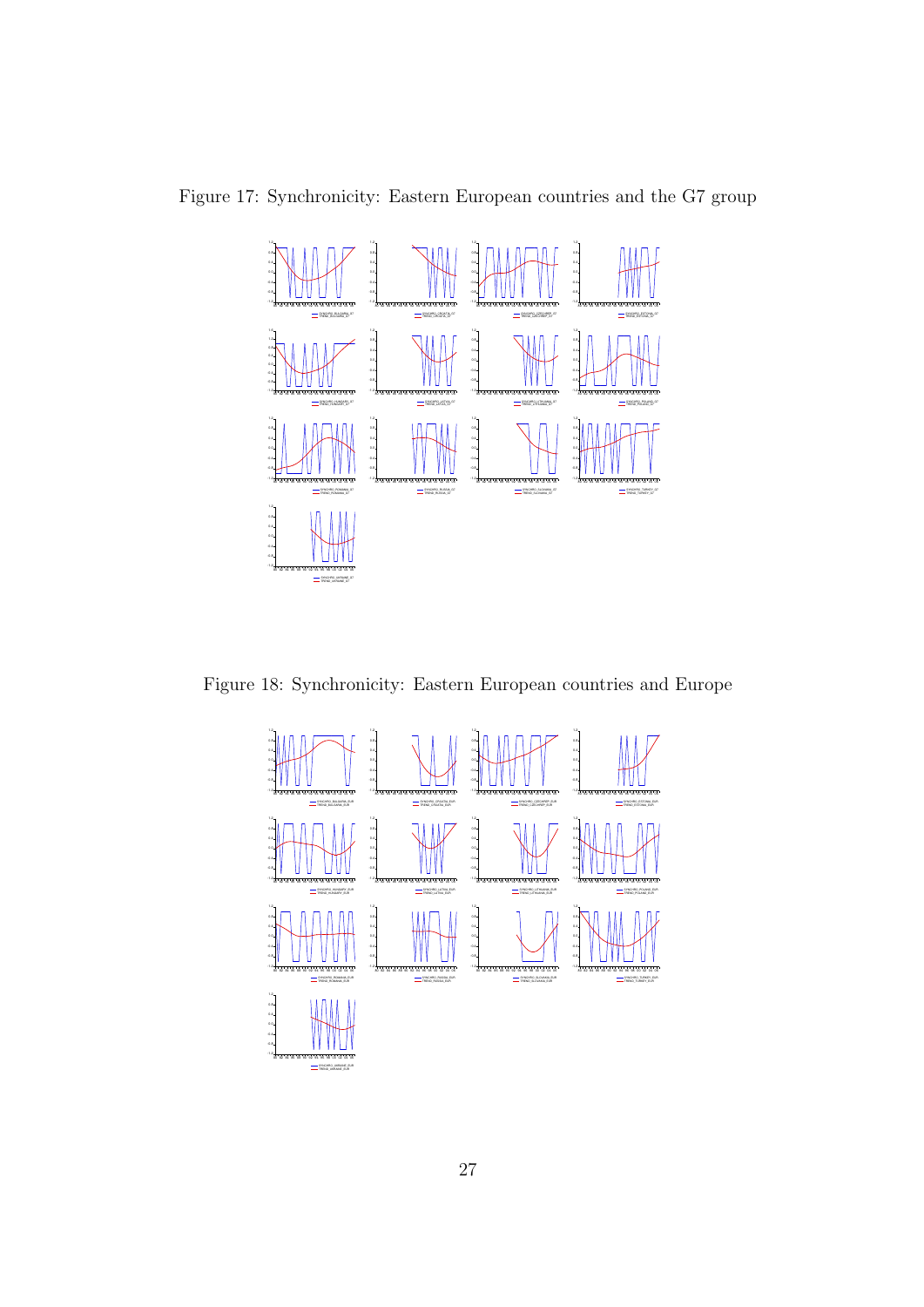



Figure 20: Synchronicity: Other countries and the United States